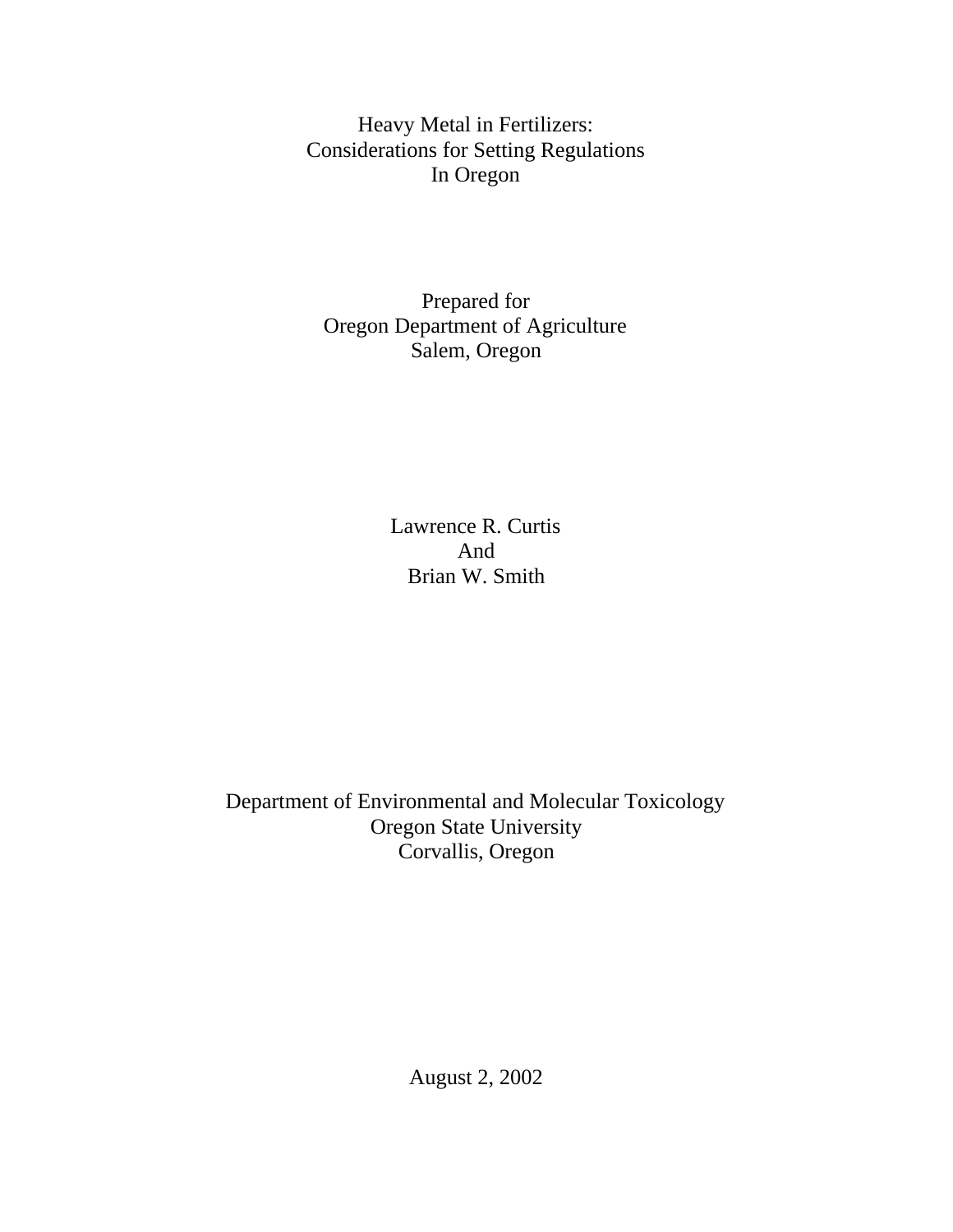## TABLE OF CONTENTS

| <b>Executive Summary</b>                                                                                                                                                | $\mathbf{1}$ |
|-------------------------------------------------------------------------------------------------------------------------------------------------------------------------|--------------|
| Transport, Fate and Effects of Heavy Metals<br>in Agricultural Soils                                                                                                    | $2 - 8$      |
| Figure 1 – Pathways for loss of heavy metals from<br>a fertilizer application sites                                                                                     | 3            |
| Table 1 - Background concentrations for five heavy<br>metals in Oregon soils and Oregon Department of Environmental<br>Quality                                          | 6            |
| Table 2 – Water quality criteria for five heavy metals in<br>fresh-water                                                                                                | 7            |
| Toxicology and Environmental Chemistry of Arsenic, Cadmium,<br>Lead, Mercury, and Nickel                                                                                | $8 - 12$     |
| Risk-based Models and Other Approaches for Regulating Heavy<br>Metals Concentrations in Fertilizers and Related Materials                                               | $12 - 25$    |
| Figure 2 – Profound effect of $K_d$ on the RBC for cadmium in the<br>low range of estimated $K_d$ values                                                                | 15           |
| Table 3 - Distribution Coefficients and Plant Transfer Coefficients<br>for Heavy Metals in Agricultural Soils                                                           | 16           |
| Table 4 – Schematic of information collection in a risk assessment                                                                                                      | 17           |
| Figure 3 – Profound effect of PUF on the RBC for cadmium in the<br>low range of estimated PUF values                                                                    | 20           |
| Figure $4$ – Estimated $K_d$ for cadmium strongly influences model<br>simulation of accumulation of the metal in soil over time                                         | 22           |
| Figure 5 – Demonstration that the relationship between half-life<br>for cadmium in soil and RBC is essentially identical to the $k_d$ /RBC<br>relationship              | 23           |
| Figure 6 – There is a linear relationship between the half-life and $K_d$<br>for cadmium in soil                                                                        | 24           |
| Conclusions and Recommendations                                                                                                                                         | $25 - 28$    |
| Figure $7 -$ Simulation of arsenic accumulation in soil over time after<br>application of 75 grams of 20% phosphate product containing 260 mg/kg<br>arsenic once a year | 26           |
| References                                                                                                                                                              | 29-32        |
| Appendix 1                                                                                                                                                              | 33-35        |
|                                                                                                                                                                         |              |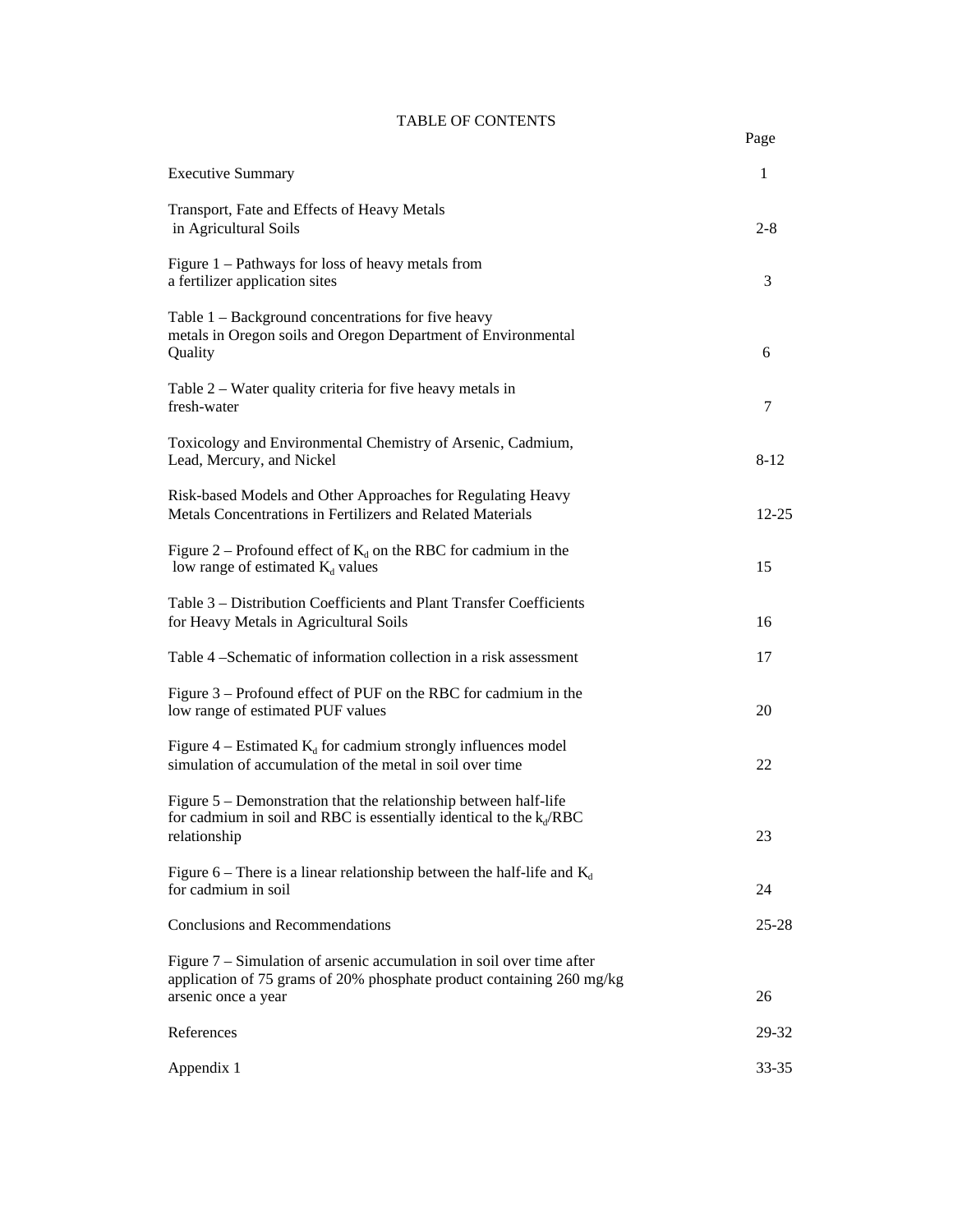# Heavy Metals in Fertilizers: Considerations for Setting Regulations in Oregon Executive Summary

Concentrations of heavy metals in fertilizers, agricultural minerals, agricultural amendments, and lime products are subject to regulation by state governments. Oregon Department of Agriculture must adopt standards for arsenic, cadmium, lead, mercury, and nickel concentrations in these products during 2002. The objective of this regulation is to protect human health and natural resources from toxicity of these heavy metals. Since use of fertilizers and related products is a repetitive practice, it is necessary to consider cumulative changes over decades of applications. There is a significant body of scientific literature on transport, fate and effects of arsenic, cadmium, lead, mercury, and nickel. Integration of this information into models that represent behavior of these heavy metals in agricultural systems provides a rational approach to establishing unacceptable concentrations in fertilizers and related products. This involves screening available information, and identification of areas in which data limitations create uncertainty.

Human health risk assessment integrates information on environmental chemistry and toxicology of the metals of interest with estimates of product application rates and human exposures. Evaluation of the structure and results of existing risk assessments for fertilizers and related products yields several conclusions. Existing risk assessments are of common structure and follow the United States Environmental Protection Agency guidelines. Farm families are the human population at most risk. Estimates of soil metal concentrations after 50 years (200 years for lead) of product application largely determines human health risk. Estimates of distribution coefficients (soil-to-water concentration ratios) for each metal largely determine projections of soil metal accumulation over time, and there is high uncertainty in these estimates. Addressing uncertainty will likely require new research and re-evaluation of standards when the data is available. Since heavy metal concentrations in the United States food supply are on a declining trajectory, a compromise within the range of existing risk assessment results is rational for setting standards in 2002.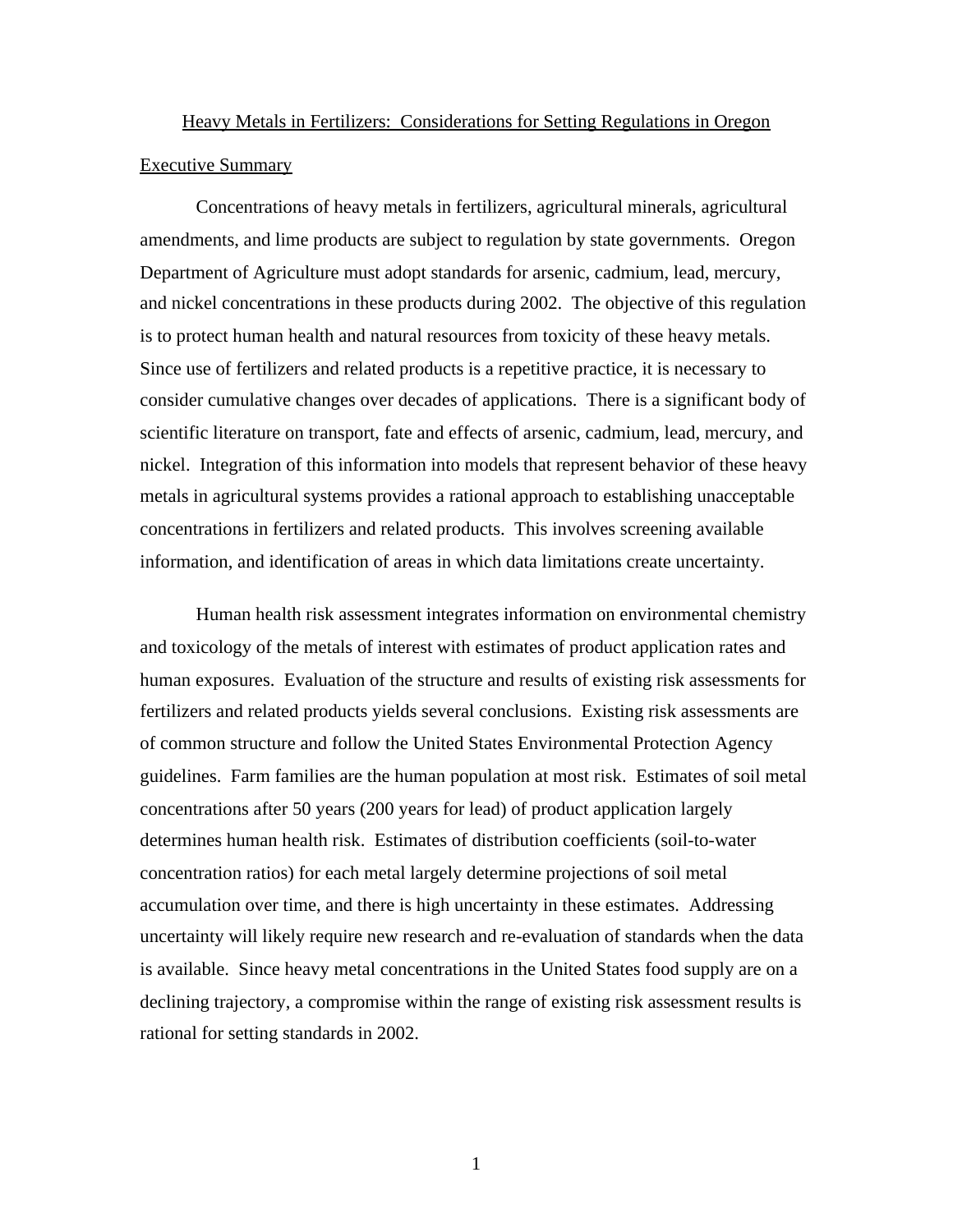#### Transport, Fate and Effects of Heavy Metals in Agricultural Soils

Physical processes are primary determinants of transport and fate of heavy metals applied to soil in fertilizers and related products (Fig.1). Erosion, leaching, export in harvested plants, and volatilization are major potential pathways for loss from soil at an application site. Since they are elements, heavy metals are not subject to chemical degradation that is critically important in fate of organic compounds. Chemical conditions in soil are important secondary determinants of heavy metal transport and fate, however. The importance of interactions between metals and solid phases of soils, soil water, and air within and above soil depends on a variety of chemical factors. Absorption of metals from soil water to soil particles is the most important chemical determinant that limits mobility in soils (Alloway, 1995a). There are four general classes of these interactions: specific adsorption, co-precipitation, cation exchange, and organic complexation. Specific adsorption involves partly covalent bonds of the heavy metal with lattice ions on soil particle surfaces. Co-precipitation involves formation of water insoluble precipitates from metal ions (cations) and anions such as carbonate, sulfide, or phosphate. Cation exchange is non-specific interaction of metals with negative surface charges on soils minerals, such as clay. Finally, soil organic matter (e.g., humus) adsorbs metals by forming chelate complexes, with carboxyl groups playing a predominant role. Given the chemical basis for each of the four general classes of metal absorption, it is clear that soil type is a fundamental determinant of heavy metal transport and fate.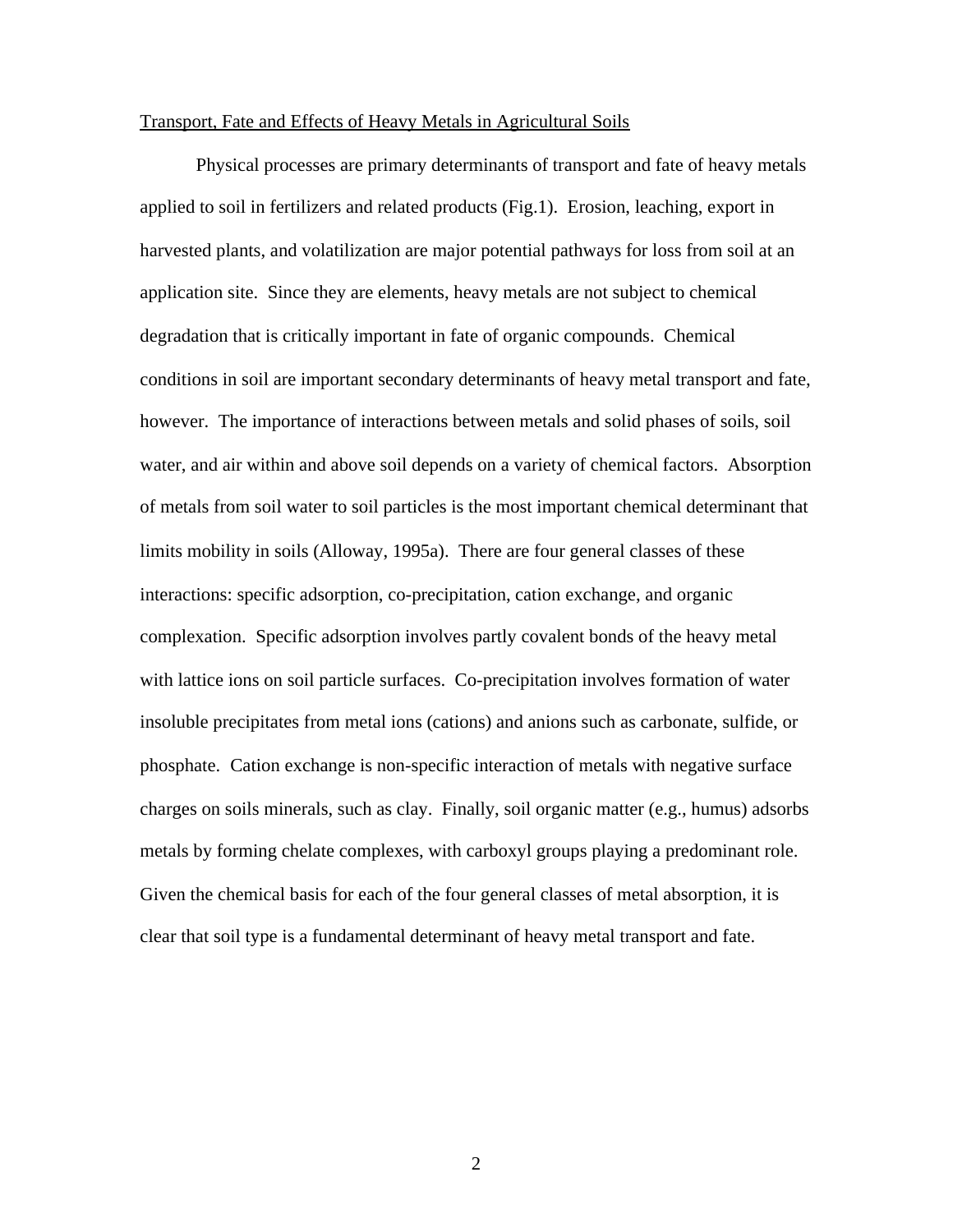

**Figure 1.** Pathways for loss of heavy metals from a fertilizer application site. For each pathway (arrows) a particular loss process occurs at some rate  $(K)$ . The importance of each pathway and magnitude of each rate will vary substantially between arsenic, cadmium, lead, mercury, and nickel. For example, loss to the atmosphere by volatilization is probably often significant for mercury and perhaps arsenic, but not the other three metals. Alternatively, loss to commodities through plant harvest is probably important for cadmium and nickel but insignificant for lead.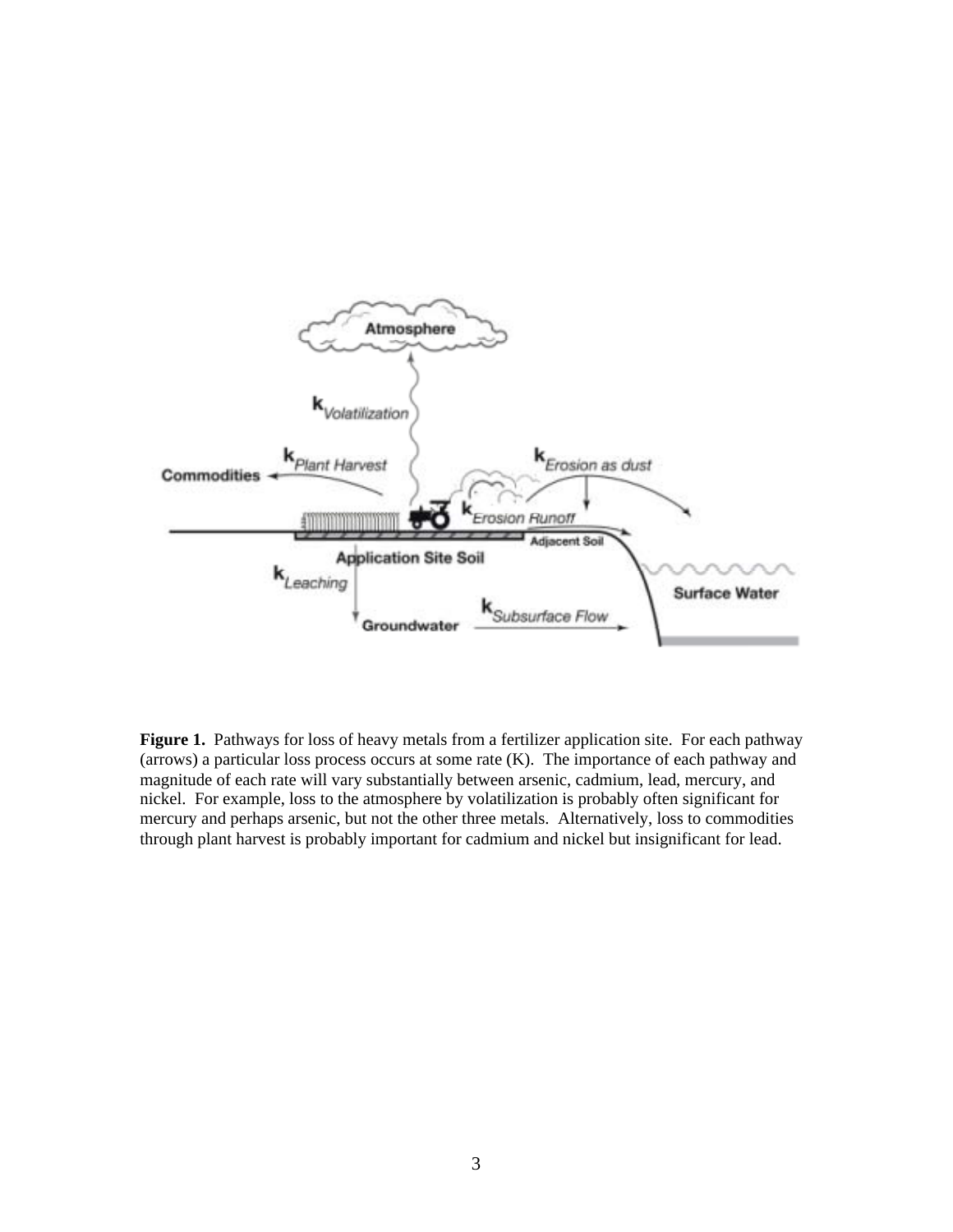Soil pH is another chemical factor that influences heavy metal transport and fate, especially mobility in soil water (Alloway, 1995a). First, ionization of metals increases at low pH thereby increasing water solubility and mobility. Second, hydronium ions displace most other cations on negative surface charges. This reduces metal absorption by cation exchange and organic complexation.

The rates of metal absorption to (also called sorption) and desorption from (which leads to mobilization) soil particle surfaces differ, sometimes greatly (Strawn and Sparks, 2000; Ford et al., 2001). In fact, sorption includes initial fast reactions, followed by slow reactions. The four general classes of absorption interactions described above constitute fast reactions. The mechanistic basis for slow reactions involves at least two processes: (1) while sorption to soil particle surfaces is fast, diffusion into pores and subsequent sorption at these sites is time-dependent; (2) sorbed complexes may undergo subsequent reactions to form more stable structures. Desorption of metals deep in pores or complexed in stable "aged" structures is much slower than initial sorption. This at least partially explains the "irreversible" sorption that is often reported. For example, desorption of lead from three soils with different organic matter content in stirred-flow reactors varied from 32 to 76% (Strawn and Sparks, 2000). These data do not reflect truly irreversible sorption, however. Slow desorption is not resolved in the design of most experiments due to the short times of typical experiments. Lead continues to desorb from these soils as more water volume washes through it. There is a progressive decline in the percentage desorbed with cumulative washes. The slow reactions for desorption are much slower than the slow reactions for sorption. Classical chemical descriptions for chemical sorption/desorption assume equilibrium conditions. Distribution coefficient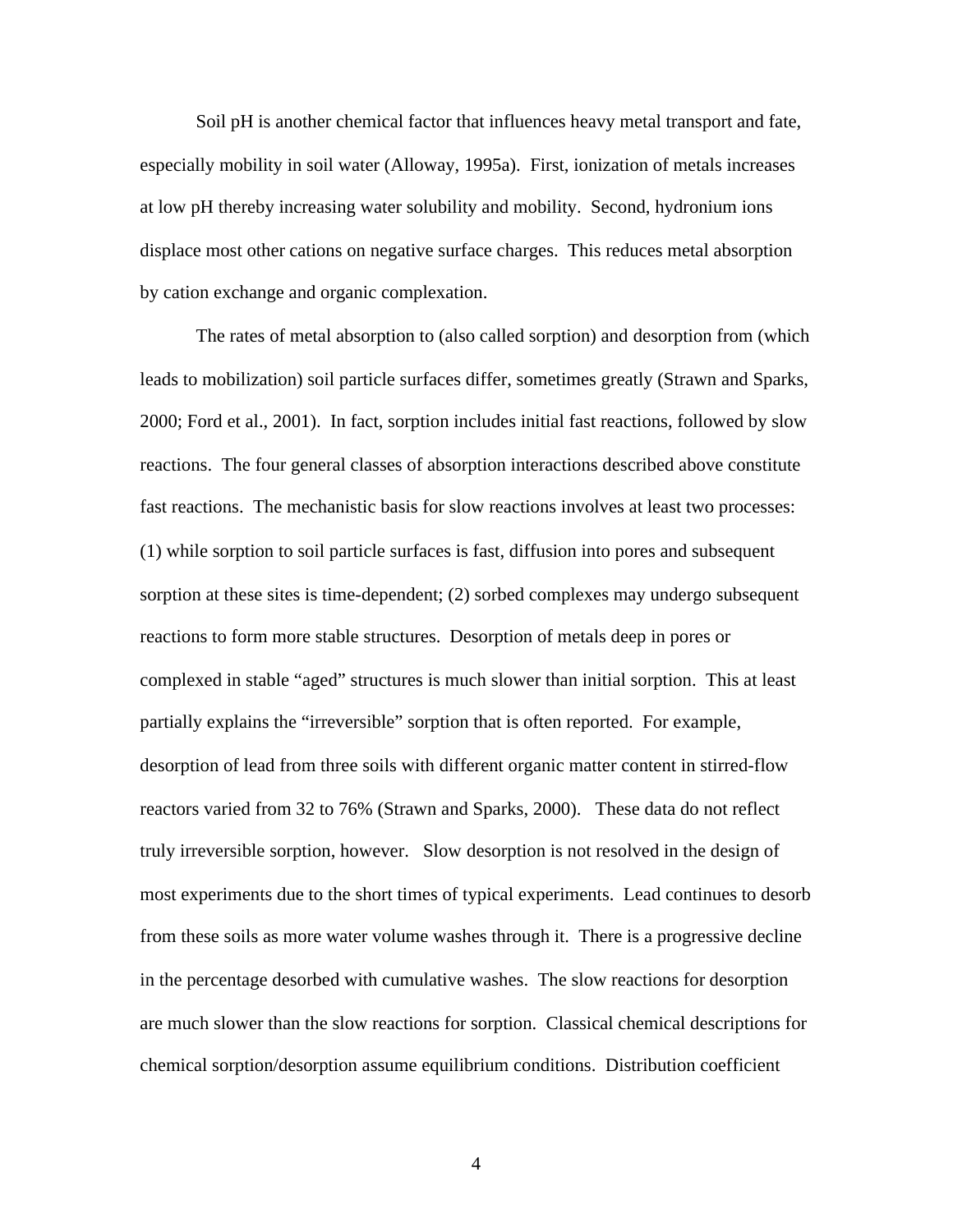$(K<sub>a</sub>)$  for partitioning of a metal between the solid phase of soil and soil water is an example. Heavy metal sorption and especially desorption reactions are usually, if not always, dynamic within the time frame of experiments that estimate  $K_d$ . This violates the assumption of equilibrium conditions. This is one major contribution to problems with application of  $K_d$  values to estimates of heavy metal transport and fate in soil.

Understanding transport and fate of arsenic, cadmium, lead, mercury, and nickel provides a basis for explaining their capacity to accumulate in agricultural soils and plants that grow on these soils. It is also useful for assessing the potential for these metals to move into groundwater and surface water. It is clearly necessary to avoid heavy metal concentrations in soils, plants, groundwater, and surface water that can produce adverse effects on human or ecological health. Results from human health risk assessments are available for application of arsenic, cadmium, lead, mercury, and nickel found in fertilizers applied to agricultural soils. These risk assessments draw two general conclusions: (1) farm family members are at highest potential risk; (2) consumption of soil itself and crops grown on soils with high metal concentrations is the dominant pathway contributing to risk. The final section of this report provides an in-depth evaluation of these risk assessments.

Ecological risk assessments for soil applications of heavy metals in fertilizers and related products are not available. Despite this, sensitivities of several sub-systems within agricultural systems and boundary ecosystems to arsenic, cadmium, lead, mercury, and nickel remain important considerations. If one assumes direct phytotoxicity to crops and soil quality are within the domain of production management, then regulatory concerns focus on terrestrial/wetland systems, and surface water quality (assuming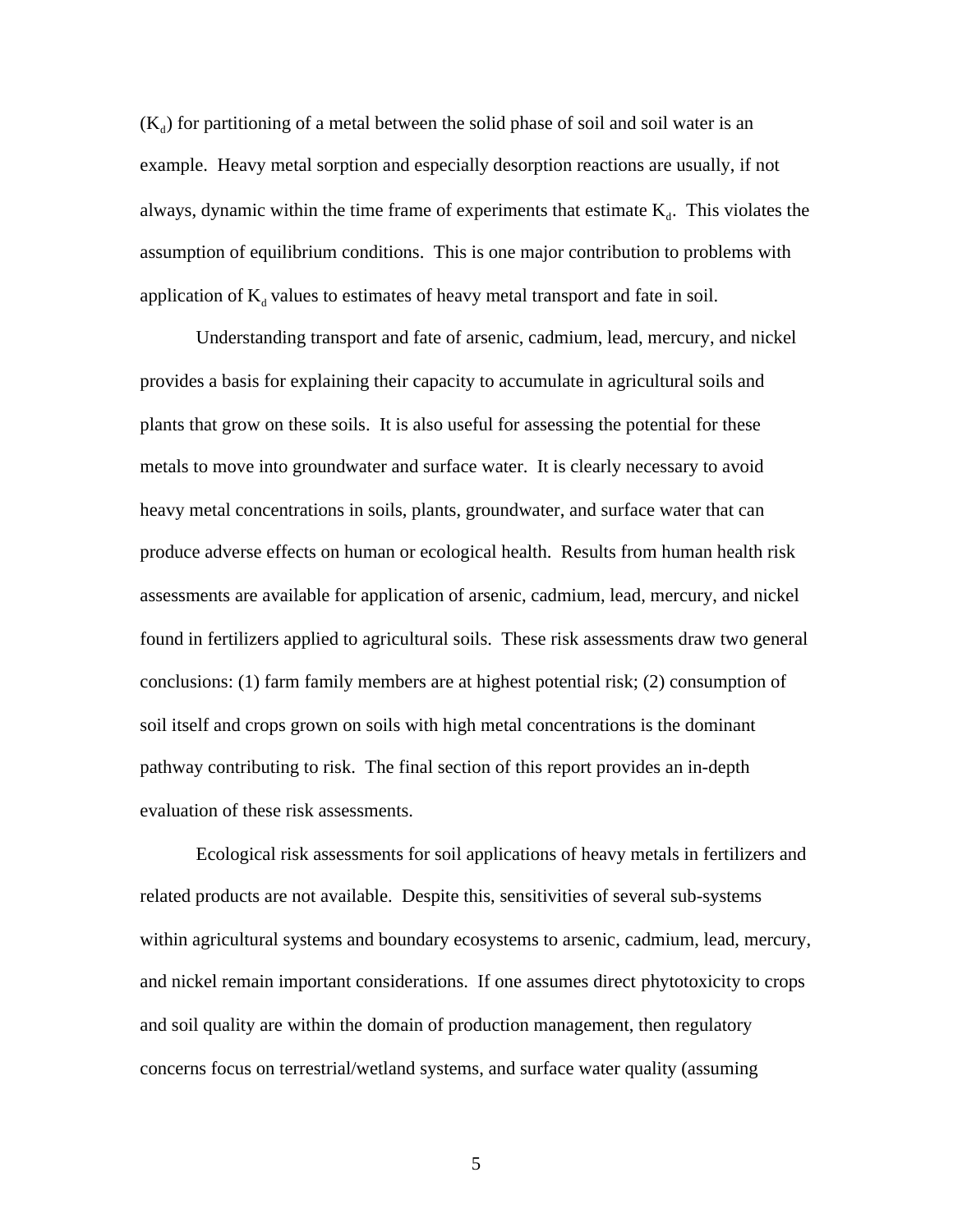groundwater quality is a human health concern). Some data is available that provides reasonable insight into background concentrations of arsenic, cadmium, lead, mercury, and nickel in Oregon soils (Table 1). There are also screening levels for metal concentrations in soils set to protect wildlife (Table 1). Consideration of these standards can provide a starting point for evaluating potential impacts of metals in fertilizers on ecological health. Screening levels for arsenic and lead overlap the range for background soils concentrations in Oregon (Boerngen and Shackette, 1981). Mean background soil concentrations of cadmium, mercury, or nickel for arsenic and lead are significantly lower than these screening levels, however. The modeling work done in our examination of human health risk assessments does not suggest fertilizer applications increase background soil concentrations to screening levels.

|         |       | Holmgren et al., $1993^1$ Boerngen and Shackette, $1981^2$ ODEQ <sup>3</sup> |         |
|---------|-------|------------------------------------------------------------------------------|---------|
| Arsenic | N/A   | 6.4<br>$(4.3-10.3)$                                                          | 10/29   |
| Cadmium | 0.294 | N/A                                                                          | 6/125   |
| Lead    | 8.6   | 16<br>$(10-20)$                                                              | 16/4000 |
| Mercury | N/A   | 0.11<br>$(0.04 - 0.26)$                                                      | 1.5/73  |
| Nickel  | 27.4  | 16<br>$(7-30)$                                                               | 320/625 |

Table 1. Background concentrations for five heavy metals in Oregon soils and Oregon Department of Environmental Quality (ODEQ) bird/mammal screening levels soil concentrations (mg metal/dry kg of soil).

 $N/A$ = not available.

<sup>1.</sup> The values are geometric means for 88 samples collected from northwestern, southcentral and southeastern Oregon.

<sup>2.</sup> The values are arithmetic means and (ranges) for samples from Benton (1 site), Columbia (1 site), Lincoln (1 site), Marion (2 sites), Multnomah (1 site), and Tillamook (2 sites) counties.

<sup>3.</sup> ODEQ soil screening levels from risk assessments with rats (representative mammal) and robins (representative bird).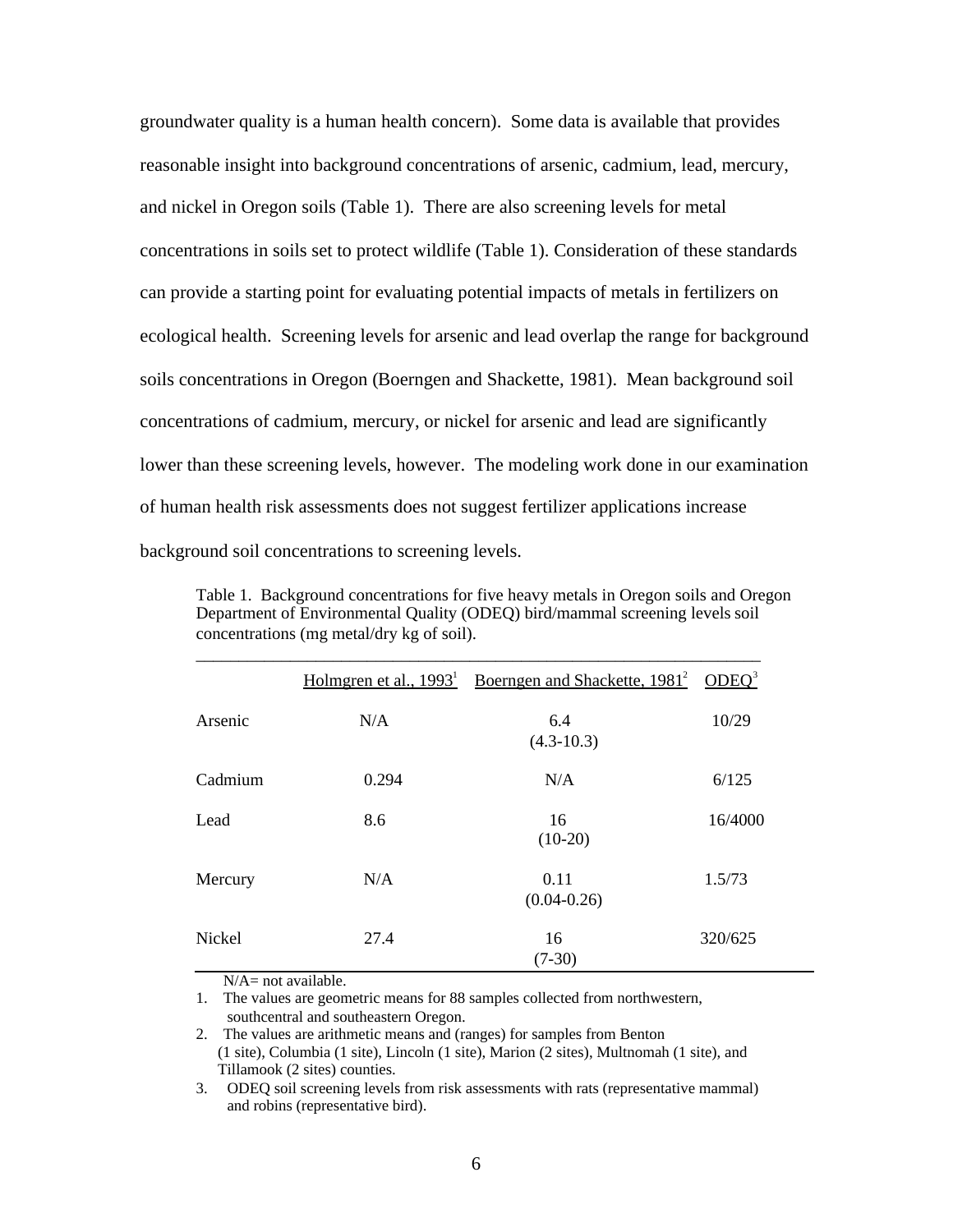Standards exist for protection of aquatic life from metal toxicity in surface waters for Oregon (Table 2). There is good reason to expect that these criteria protect aquatic ecosystem health since water quality criteria development requires a substantial data base on toxicity of each metal to multiple species of fish, invertebrates and plants (USEPA, 1986). These criteria are federal recommendations to the states that regulate water quality through setting standards and monitoring surface waters to assure compliance. In Oregon, this regulatory authority resides with ODEQ. It is not apparent that application of fertilizers or related materials results in arsenic, cadmium, lead, mercury or nickel concentrations in surface waters that violate Oregon water quality standards. However, expansion of monitoring programs to focus on surface waters adjacent to application sites can confirm or refute this.

Table 2. Water quality criteria for five heavy metals in fresh-water.<sup>1</sup> Exceeding these concentrations  $(\mu g/L)$  is unacceptable for protection of natural resources and human health.

| <b>Aquatic Life</b> |                      | <b>Human Health</b> |  |
|---------------------|----------------------|---------------------|--|
| Acute <sup>2</sup>  | Chronic <sup>3</sup> | MCL <sup>4</sup>    |  |
| $NA^5$              | <b>NA</b>            | 50                  |  |
| 3.9                 | 1.1                  | 10                  |  |
| 8.2                 | 3.2                  | 50                  |  |
| 2.4                 | 0.012                | 2                   |  |
| 1400                | 160                  | N/A                 |  |
|                     |                      |                     |  |

1. These concentrations were derived by the United States Environmental Protection Agency (USEPA, 1986).

- 2. Short-term exposures, four days or less.
- 3. Long-term exposures, whole lifetime.
- 4. Maximum contaminant level.
- 5.  $N/A = not available$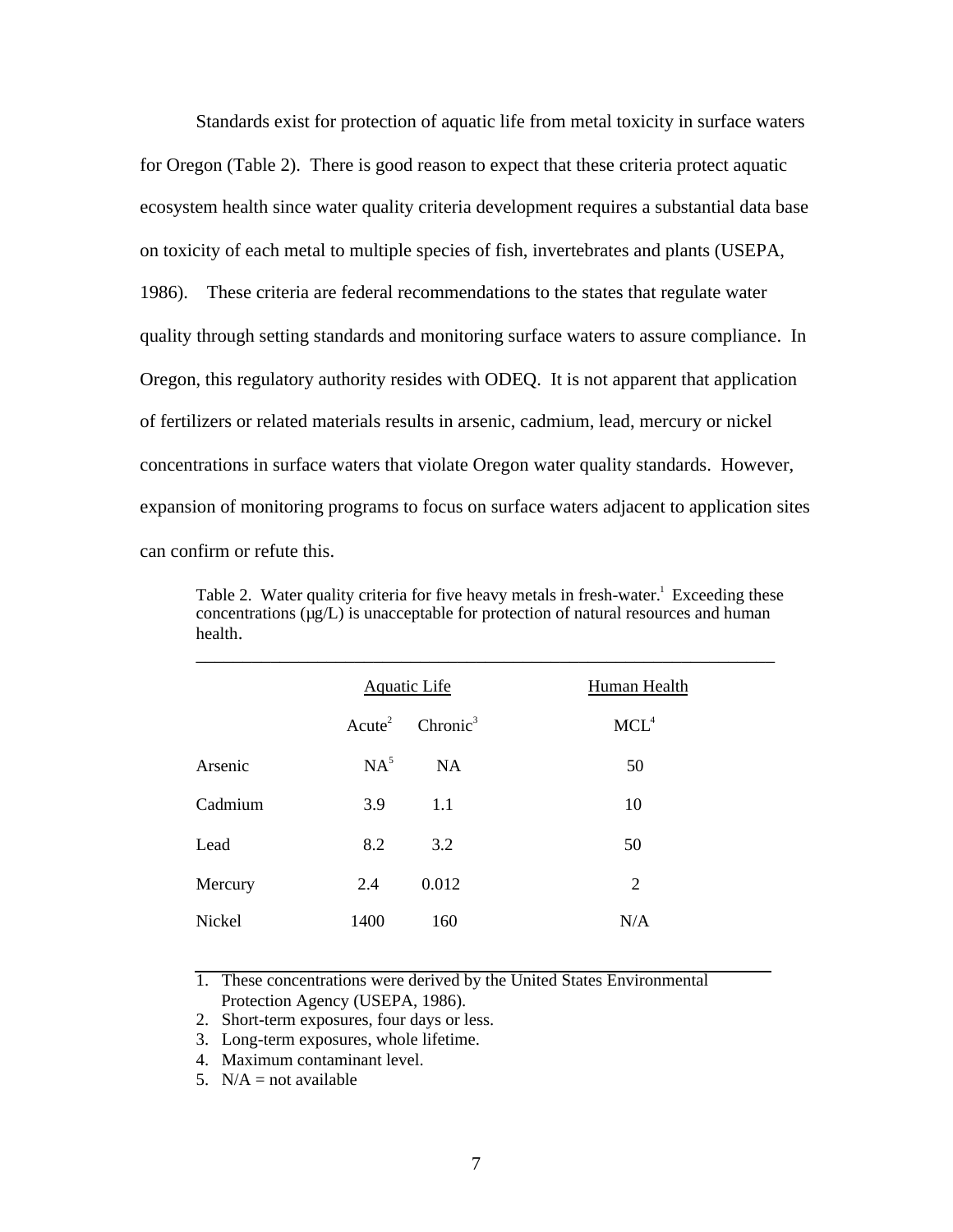There are two general approaches to setting standards for concentrations of heavy metals in fertilizers and related products. They consider the same parameters but differ in the structure of formulas for calculations. The first approach considers the total mass of a metal applied to an area of soil per unit time. Canadian and State of Washington standards follow this approach. Canadian standards limit cumulative metal additions to soils over 45 years. The State of Washington divides the Canadian standards by 45 and expresses maximum pounds of metal added to soil per acre per year (Washington State Department of Agriculture, 2000). The standards are: arsenic, 0.297; cadmium, 0.079; lead, 1.981; mercury, 0.019; and nickel, 0.713. In order to determine metal additions one multiples the pounds of product applied per acre times the concentration of metal in the product. The second approach is to base standards on the maximum concentration of a metal in the product. Since application rates vary substantially between types of products (i.e., micronutrient and phosphate fertilizers) it is necessary to set different standards for different products. Development of these standards requires estimating (modeling) soil concentration over time with cumulative product application. The advantage of this approach is that there is no need to calculate metal loading to soil for each product application.

## Toxicology and Environmental Chemistry of Arsenic, Cadmium, Lead, Mercury, and Nickel

There are several potential pathways that determine transport and fate of heavy metals in soils (Fig.1). The relative importance of each pathway varies substantially between arsenic, cadmium, lead, mercury, and nickel. The potency and mode of toxic action also differs greatly between these heavy metals. This section briefly summarizes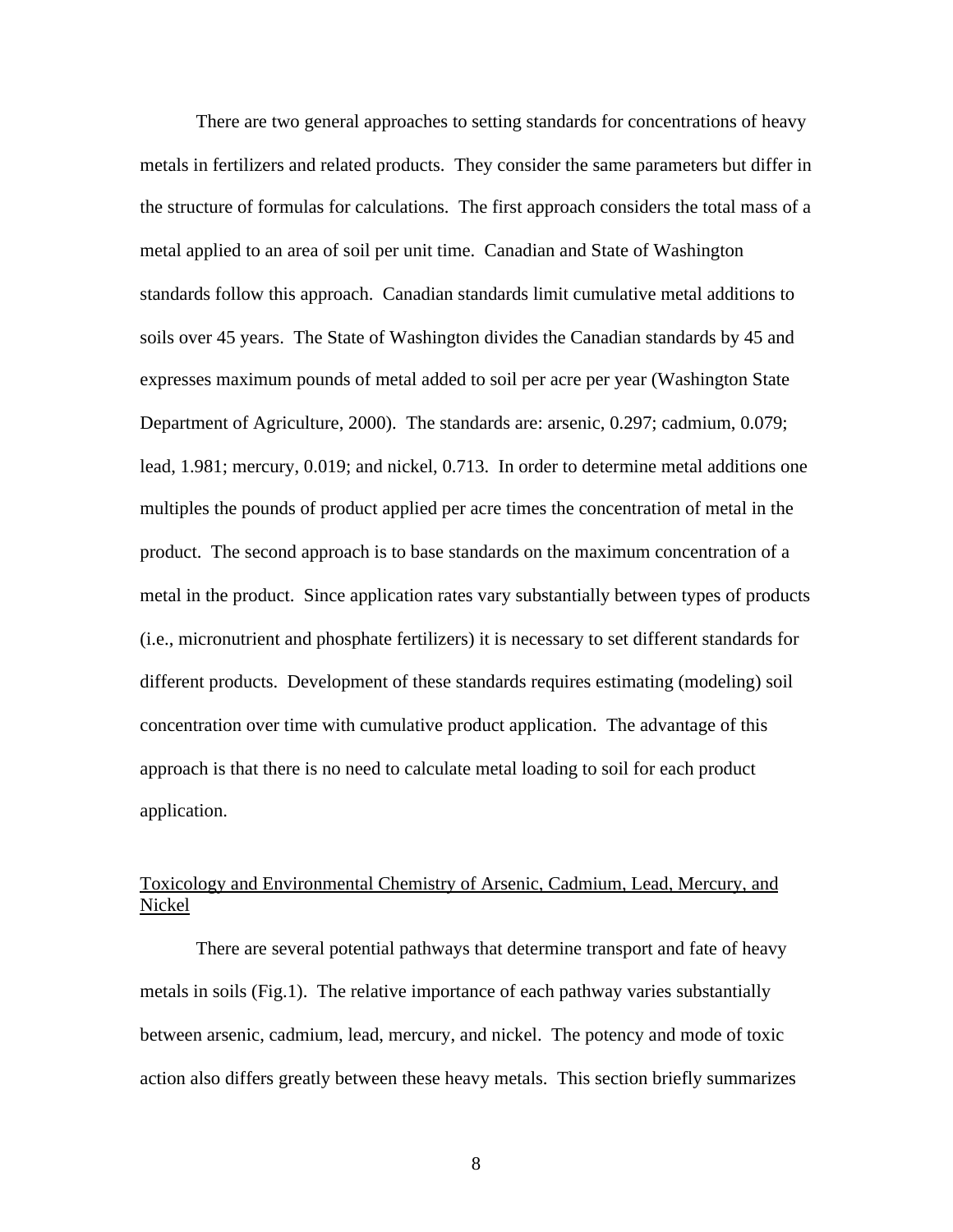the environmental chemistry and toxicology of arsenic, cadmium, lead, mercury, and nickel. Short term responses to large doses (acute toxicity) are not relevant to the risk assessments of interest here, so discussion focuses on long-term exposure to low concentrations (chronic toxicity).

The environmental chemistry of arsenic is similar to that of phosphorus, but more diverse (O'Neill, 1995). The natural forms of arsenic in soils are oxysalts and sulfur containing minerals. Arsenate (As V) composes about 90% of total oxysalts in aerobic soils. Arsenite (As III) is 60-85% of the total oxysalts in water-saturated anaerobic soils. Arsenate is more water soluble and mobile than arsenite. Microbial activity methylates arsenic to volatile compounds but the quantitative importance of loss via the atmospheric pathway remains unclear. Plant uptake of arsenic is usually low (plant uptake factors of 0.01-0.10) and phytotoxicity occurs at 40-200 mg/kg soil, depending on soil chemistry. The complex chemistry of arsenic leads to multiple chemical species that differ in toxicity (Goyer and Clarkson, 2001). Neurotoxicity, liver injury, cardiovascular disease, and skin cancer result from chronic exposure to inorganic arsenic. Arsenic in drinking water leading to exposures around 0.4 mg/kg/day can produce signs of toxicity in humans within six months to 3 years. Human health effects due to consumption of arsenic in crops is not evident.

Cadmium tends to be more mobile in soil systems and therefore more available to plants than many other heavy metals (Alloway, 1995b).  $Cd^{2+}$  is the principal species in soil solution. Accumulation of cadmium in food crops at soil concentrations that are not phytotoxic is a significant concern. Plant species differ widely in their tendency to accumulate cadmium. Lettuce, spinach, celery and cabbage avidly accumulate cadmium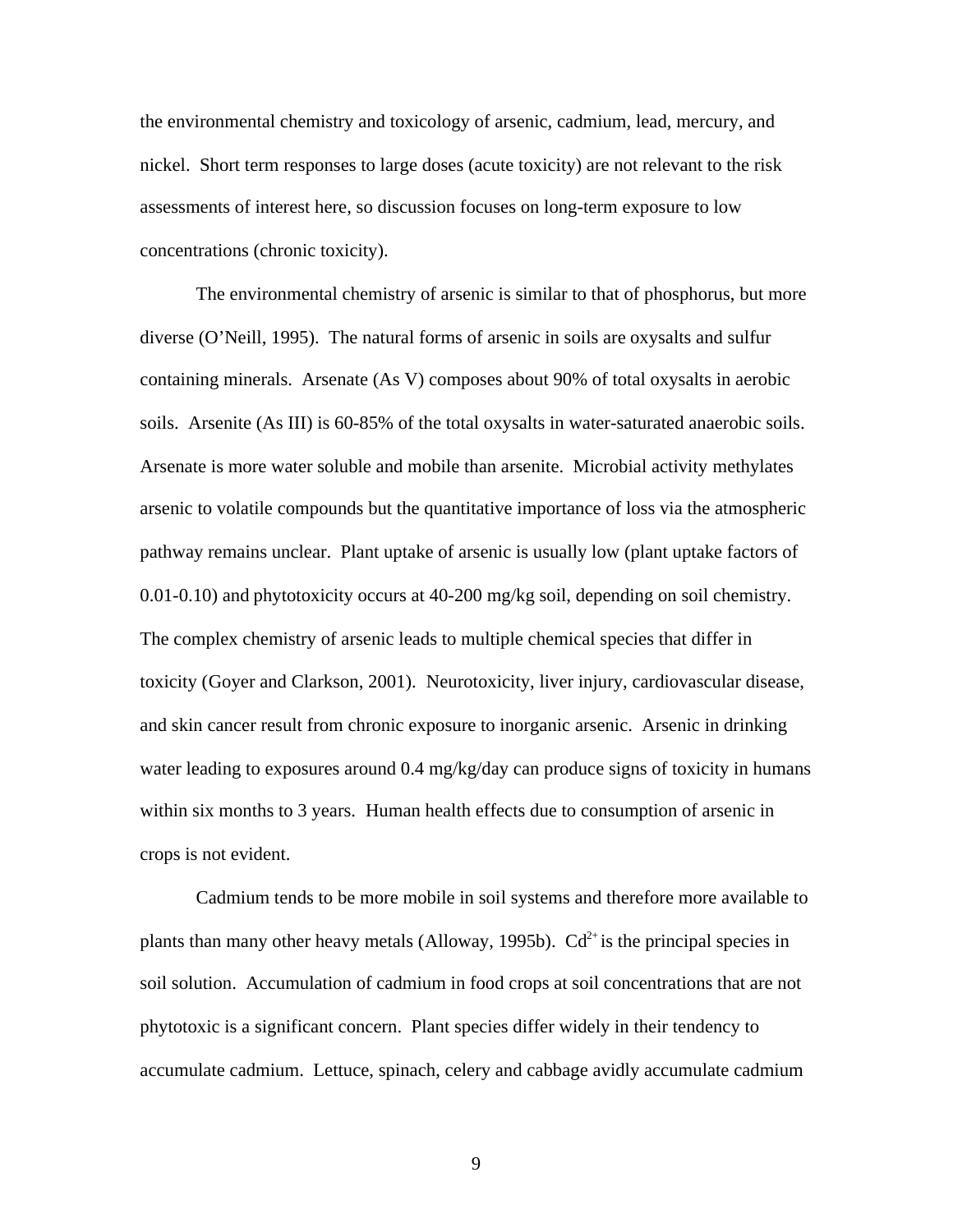while potato tubers, maize, french beans, and peas accumulate much less. Many studies show linear relationships between soil cadmium concentrations and wheat and barley grain, cabbage, and lettuce cadmium contents. Soil chemistry also influences cadmium mobility and uptake by plants. As with other metals, low pH increases mobility. Absorption/desorption of cadmium is about 10-fold more rapid than for lead. Chronic cadmium exposures result in kidney damage, bone deformities, and cardiovascular problems (Goyer and Clarkson, 2001). A major human poisoning occurred in Japan during World War II due to industrial contamination of rice paddies. Since phosphate fertilizers can contain significant cadmium concentrations, cadmium can accumulate in crops, and human health problems can result from crop cadmium contamination; this metal received special scrutiny in our review of human health risk assessments.

Lead is especially prone to accumulation in surface horizons of soil because its low water solubility within an environmentally relevant pH range results in very low mobility (Davies, 1995). Soil water contains only about 0.05-0.13% of the total soil lead concentration. Lead speciation is rather simple and  $Pb^{2+}$  is the dominant soluble form. It forms a number of highly insoluble precipitates including Pb  $(OH)_{2}$ , Pb<sub>3</sub> (PO<sub>2</sub>)<sub>2</sub>, and Pb  $CO<sub>3</sub>$ . Plant uptake factors for lead are low (0.01-0.1) due to very low water solubility. Due to past uses of lead in industrial processes and consumer products (e.g., paint, gasoline), urban soils often contain high lead concentrations, up to 1840 mg/kg. Neurologic problems, especially in children, are the principal concern for chronic lead exposure (Goyer and Clarkson, 2001). Past uses of lead solder in food and beverage cans lead to significant human exposures. Dietary intakes of 400 to 500 µg/day dropped to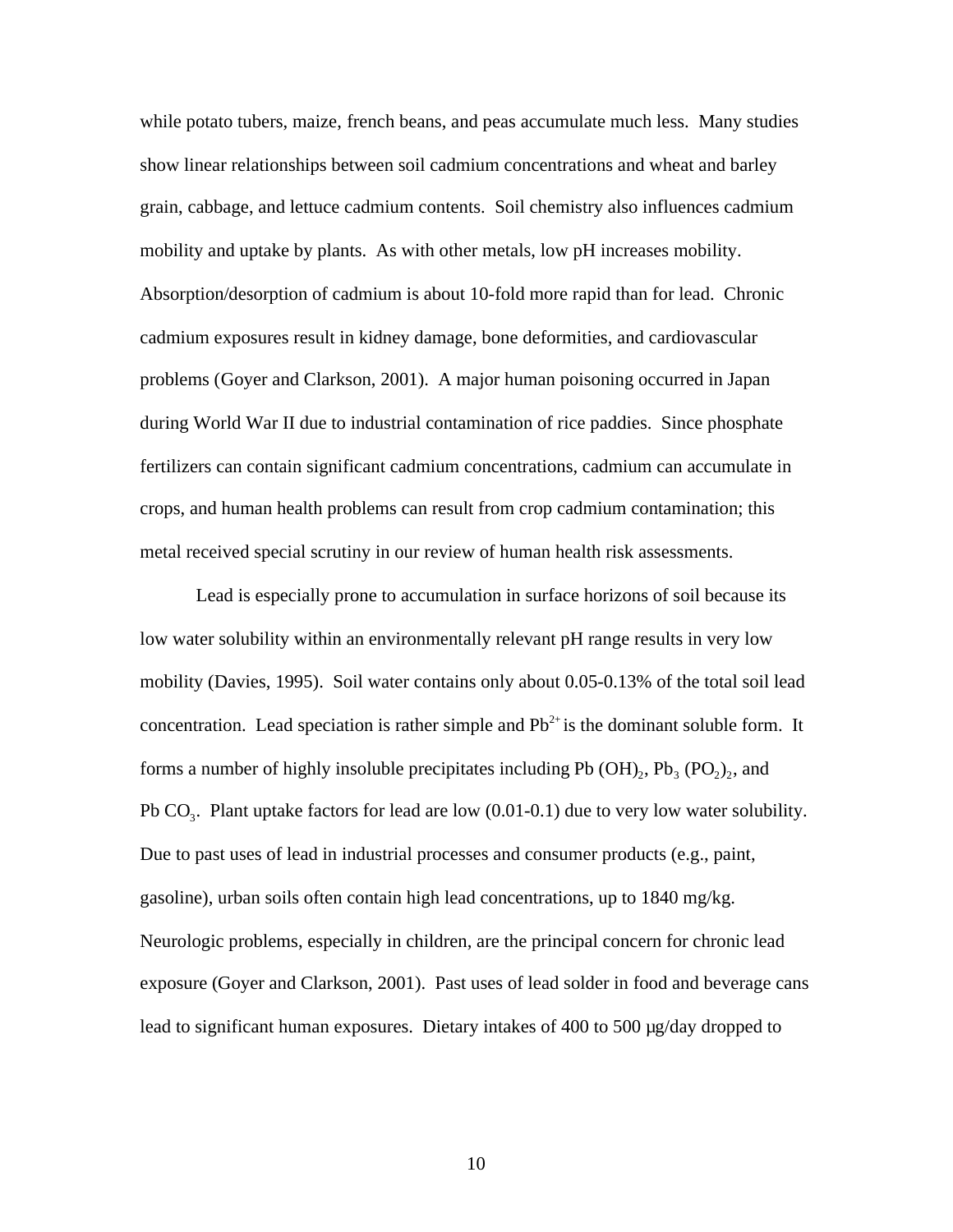20 µg/day with elimination of this practice. Consumption of lead contaminated soil itself, rather than crop contamination, is a more likely exposure hazard.

Mercury solubility in soil water and hence mobility in soil systems is quite low (Steinnes, 1995). Plant accumulation (plant uptake factors of 0.01-0.1) and phytotoxicity are quite low. The most common chemical species in soils are  $Hg^0$  and  $Hg^{2+}$ . Longrange atmospheric transport of mercury, in large part from coal combustion, can contribute up to 50% of total loading to humus-rich soils. Humic matter forms strong complexes with  $Hg^{2+}$ . In fact, transport of mercury in soil water is largely due to association with soluble humic matter. Chronic exposure due to consumption of methyl mercury in fish and other seafood with subsequent neurotoxicity is a human health concern (Goyer and Clarkson, 2001). Methyl mercury forms in anerobic sediments of aquatic ecosystems and biomagnifies through trophic transfer to fish. There is no evidence that this is a significant process in production of agricultural crops.

Nickel is moderately soluble in soil water and as is typically true for metals, increases at low pH (McGrath, 1995). The predominant soluble species in most agricultural soils is  $Ni^{2+}$ . Nickel sulfides likely control the  $Ni^{2+}$  concentration in soil solution. The nickel concentrations in plants generally reflect that of their soils and plant transfer coefficients range from 0.1 to 1.0. Inhalation of nickel during refining of ore produces respiratory tract cancer, and allergic contact dermatitis to nickel alloys is common (Goyer and Clarkson, 2001). Aside from these problems, nickel toxicity appears quite low. It is a nutritionally essential metal for some plants, microbes, and invertebrates. There is no known biochemical function for nickel in humans. Crop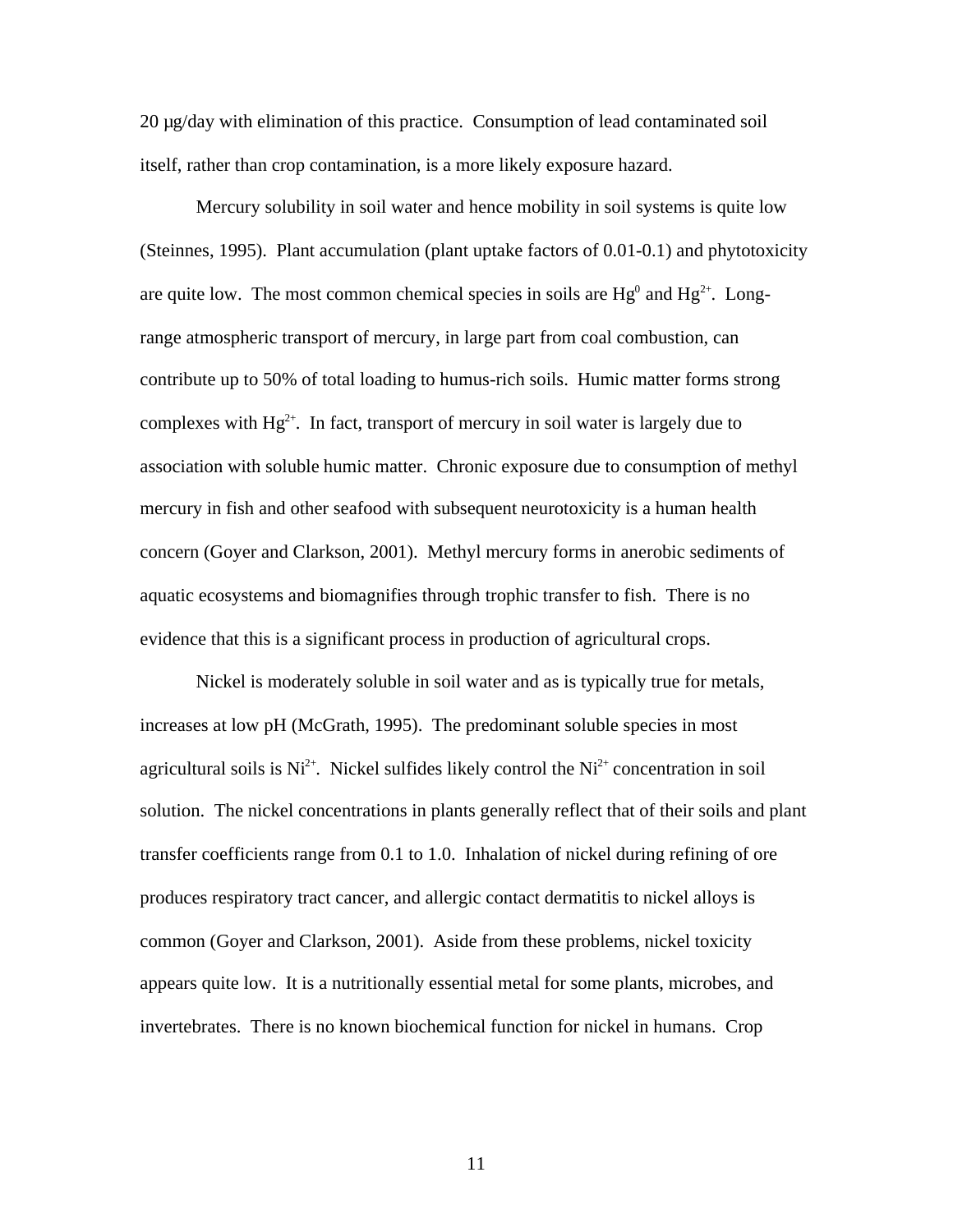contamination with nickel in fertilizers and related products seems an unlikely human health problem.

## Risk-based Models and Other Approaches for Regulating Heavy Metal Concentrations in Fertilizers and Related Materials.

Application of risk assessment to setting standards for concentrations of potentially toxic chemicals in food and other sources of environmental exposure emerged over 20 yeas ago (Calkins et al., 1980; NRC, 1983). Faustman and Omenn (2001) summarized the current process of human health risk assessment. The probability of an adverse health effect was termed risk. A hazard was defined as a substance with intrinsic toxic properties, which presented risk. Risk assessment was defined as "the systematic scientific characterization of potential adverse health effects resulting from human exposures to hazardous agents or situations." The conduct of a risk assessment included four steps: (1) Hazard identification indicated whether an agent caused adverse effects. (2) Dose-response assessment determined the relationship between dose and an adverse effect. (3) Exposure assessment estimated concentrations and durations of exposure to the agent. (4) Risk characterization estimated incidence of the adverse effect in a population, evaluated strength of evidence used underlying the analysis, and defined the degree of certainty for the analysis. Risk management involved development of regulatory options based on the outcome of the risk assessment. Stakeholder engagement was viewed as a critical element for selection of specific options in policy decisions and actions.

Risk assessments that focused on protection of human health were conducted by two groups of consultants (Foster Wheeler, 1998; Weinberg Group, 2000). Recent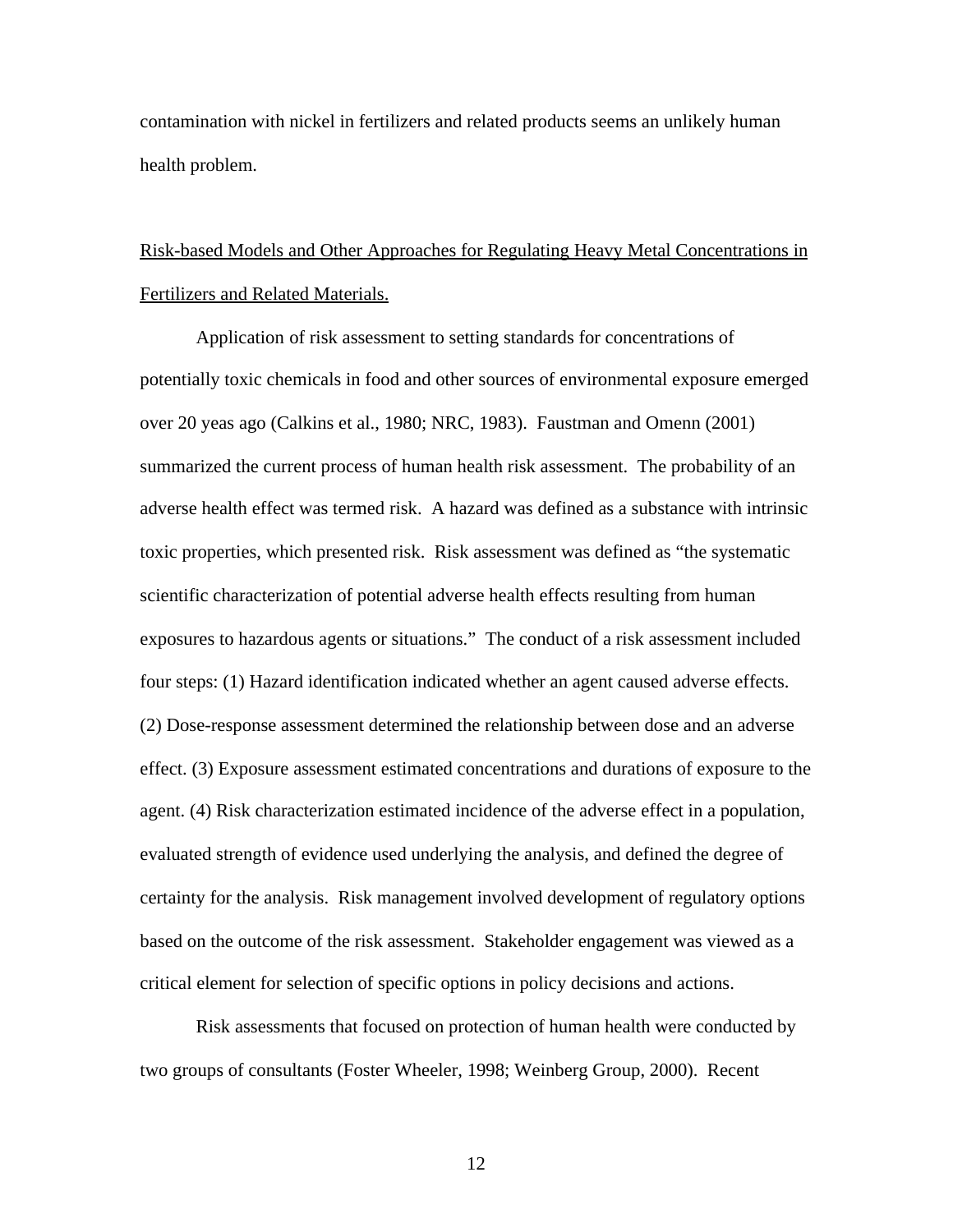analyses adopted procedures developed in a USEPA (1999) risk assessment for heavy metals in fertilizers (Weinberg, 2001). Final calculations for concentrations of heavy metals in fertilizers that presented a particular risk were not included in the USEPA (1999) work. Both the Foster Wheeler (1998) and Weinberg Group (2000) risk assessments generated maximum concentrations of metals in fertilizers that should not be exceeded (risk-based concentrations). Foster Wheeler conducted the risk assessment for arsenic, cadmium, and lead. The Weinberg Group expanded the risk assessment to 12 metals, including arsenic, cadmium, lead, mercury, and nickel. Estimates for the two critical parameters, plant uptake factors for each metal and metal concentrations in soil after 50 years of applications (200 years for lead), were necessary to conduct these risk assessments. Several limitations in modeling transport and fate of heavy metals in agricultural soils forced application of simplifying assumptions: (1) For any site, fertilizer application rates and schedules may vary within and between years. (2) Rainfall and irrigation rates can greatly influence metal mobility and these vary over time within site and often to an even greater extent between sites. (3) Soil type and management practices influence metal mobility and vary within and between sites. (4) Uptake of each of the metals differs between species of plants.

All of the human health risk assessments assume leaching of the metal from soil is the predominant pathway of loss from the application site. In order for metal uptake across the plant root to occur the metal must be in soil water solution (Alloway, 1995a). Therefore, metal solubility in soil water is a key determinant of metal accumulation in soil (concentration in soil after some series of applications) and plant uptake factor (for any particular plant and metal). In the human health risk assessments, the ratio of metal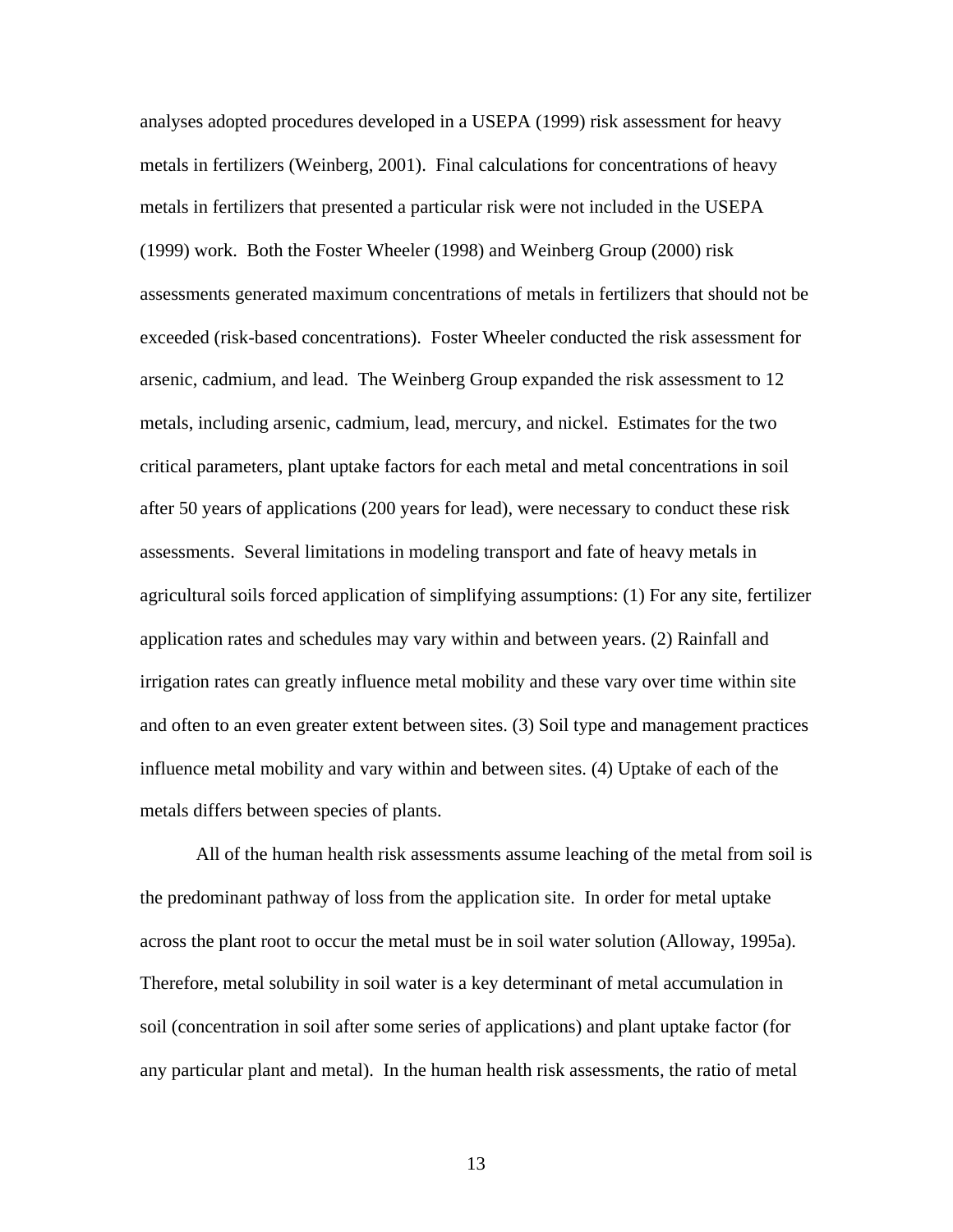concentration in soil-to-metal concentration in soil water  $(K_d)$  estimates solubility. Application of this estimate is an attempt to compensate for the capacity of soils to absorb metals. Under equilibrium conditions, the  $K_d$  remains constant for a given soil unless absorption sites saturate. Functions like Langmuir absorption isotherms consider concentration-dependent changes (Alloway, 1995a). The human health risk assessments assume estimates of  $K_d$  as constants.

The risk assessment model for heavy metals in fertilizers is extremely sensitive to  $K_d$ . The relationship between risk-based concentrations (RBC) for cadmium in soil and a range of theoretical  $K_d$  values for cadmium clearly illustrates this (Figure 2). The RBC is extremely sensitive to slight changes in  $K_d$  at low to moderate values, while RBCs become asymptotic at high  $K_d$  values. The short duration of laboratory studies that estimate  $K_d$  are typically inadequate for establishing equilibrium conditions because sorption/desorption kinetics involve fast and slow reactions (Ford et al., 2001; Strawn and Sparks, 2000). Please refer the first section of this report for a more complete explanation. Risk assessments use two sets of estimates for  $K_d$  values that are derived from modeling data from the literature (Baes and Sharp, 1983; Sauve et al., 2000). The magnitude of differences in  $K_d$  value estimates between these two reviews is very large (Table 3). In the cases of arsenic, cadmium, and lead the differences are a factor of 1000, 100, and 20 respectively. This is clearly a major problem, and is a great contributor to uncertainty for any risk assessment.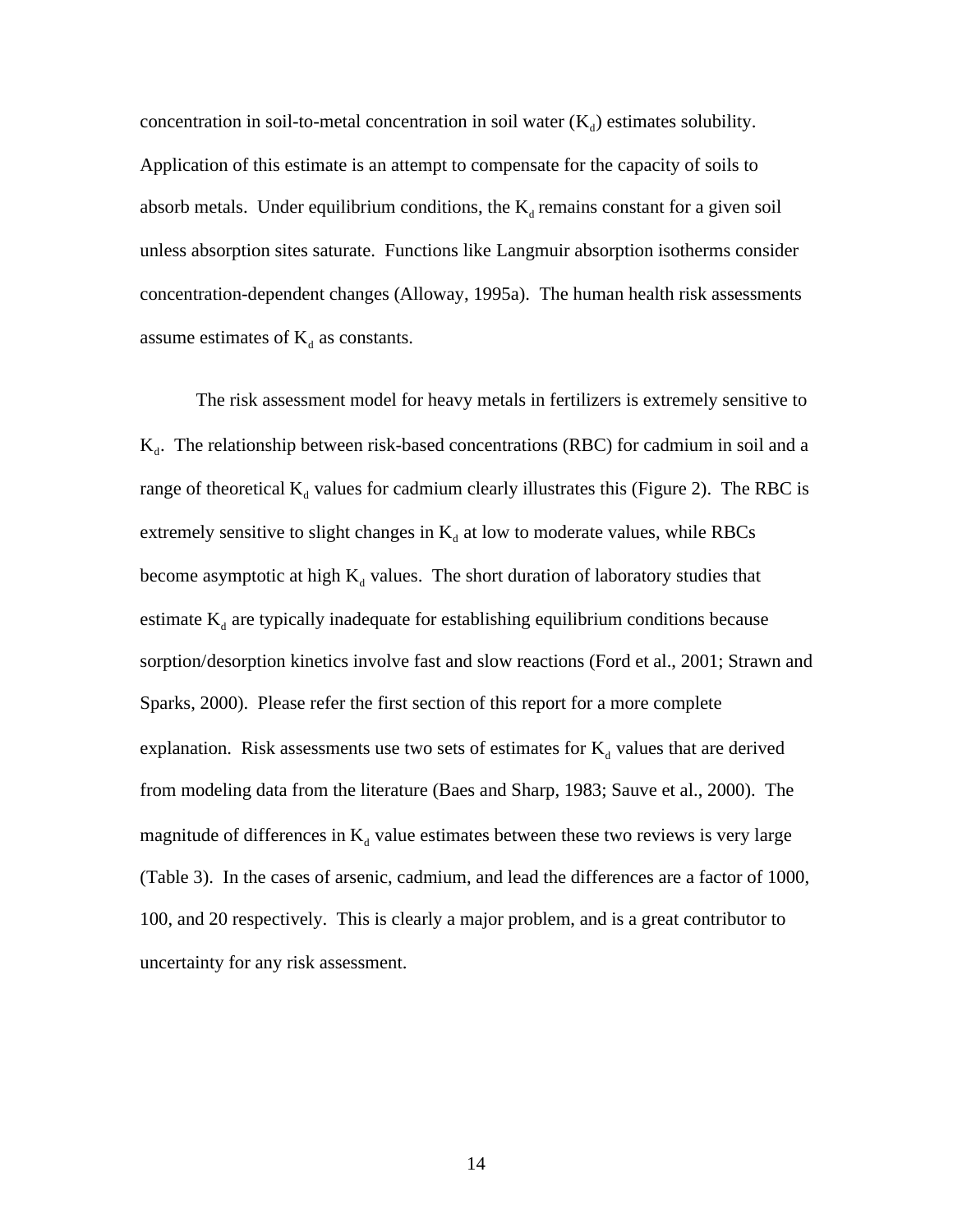

**Figure 2.** Profound effect of  $K_d$  on the RBC for cadmium in the low range of estimated  $K_d$ values. Note asymptotic behavior as  $K_d$  exceeds 40.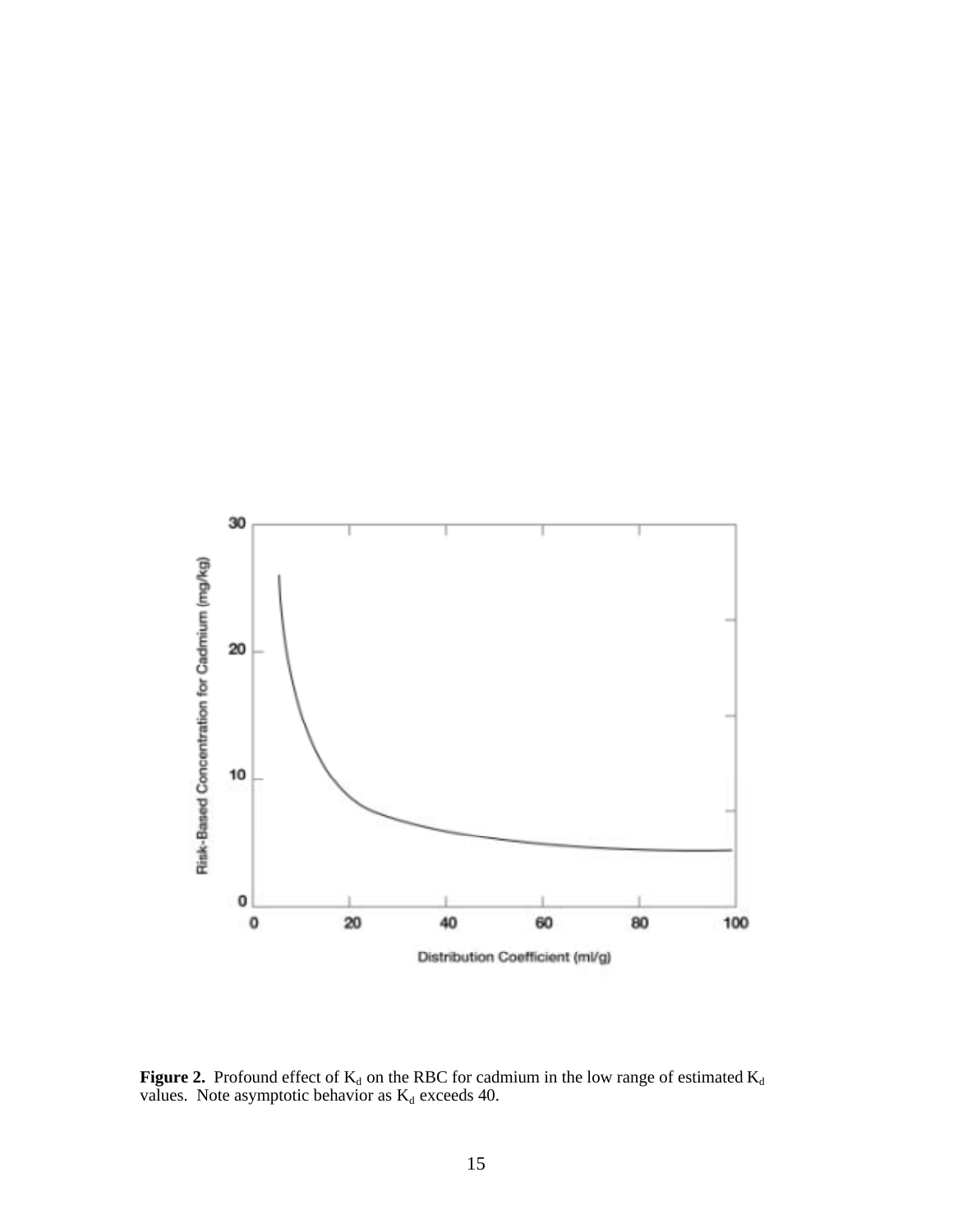|                                       | Arsenic       | Cadmium      | Lead          | Mercury       | Nickel      |
|---------------------------------------|---------------|--------------|---------------|---------------|-------------|
| Baes and Sharp<br>Kd                  | $1 - 18$      | $1.3 - 26.8$ | 4.5-7640      | <b>NA</b>     | <b>NA</b>   |
| Sauve et al.<br>Kd                    | 13,119        | 2869         | 171,214       | 8946          | 16,761      |
| <b>Plant Transfer</b><br>coefficients | $0.01 - 0.10$ | $1 - 10$     | $0.01 - 0.10$ | $0.01 - 0.10$ | $0.1 - 1.0$ |

Table 3. Distribution Coefficients and Plant Transfer Coefficients for Heavy Metals in Agricultural Soils

NA= not available

 Ranges for Baes and Sharp (1983) are for a range of pH 4.5 to 9.0 Sauve (et al. 2000) specify their  $K_d$  values do not consider desorption potential or bioavailability of different metal species

 It is necessary to consider some of the technical details relating to mathematical risk models. A mathematical risk model for fertilizer application ('fertilizer risk model') has three principle components: 1) a description of metal accumulation in soil, 2) a description of exposure pathways to humans, and 3) a description of toxicity risk associated with exposure (Table 4). Each part of the model represents an approximation of what might happen in an actual agricultural setting. The selection of model parameters is always intended to over-estimate the actual potential risk to human health, reflecting an overall posture of maximal health protectiveness. Given a prescribed acceptable risklevel, there will be a corresponding maximum 'safe' threshold concentration of a heavy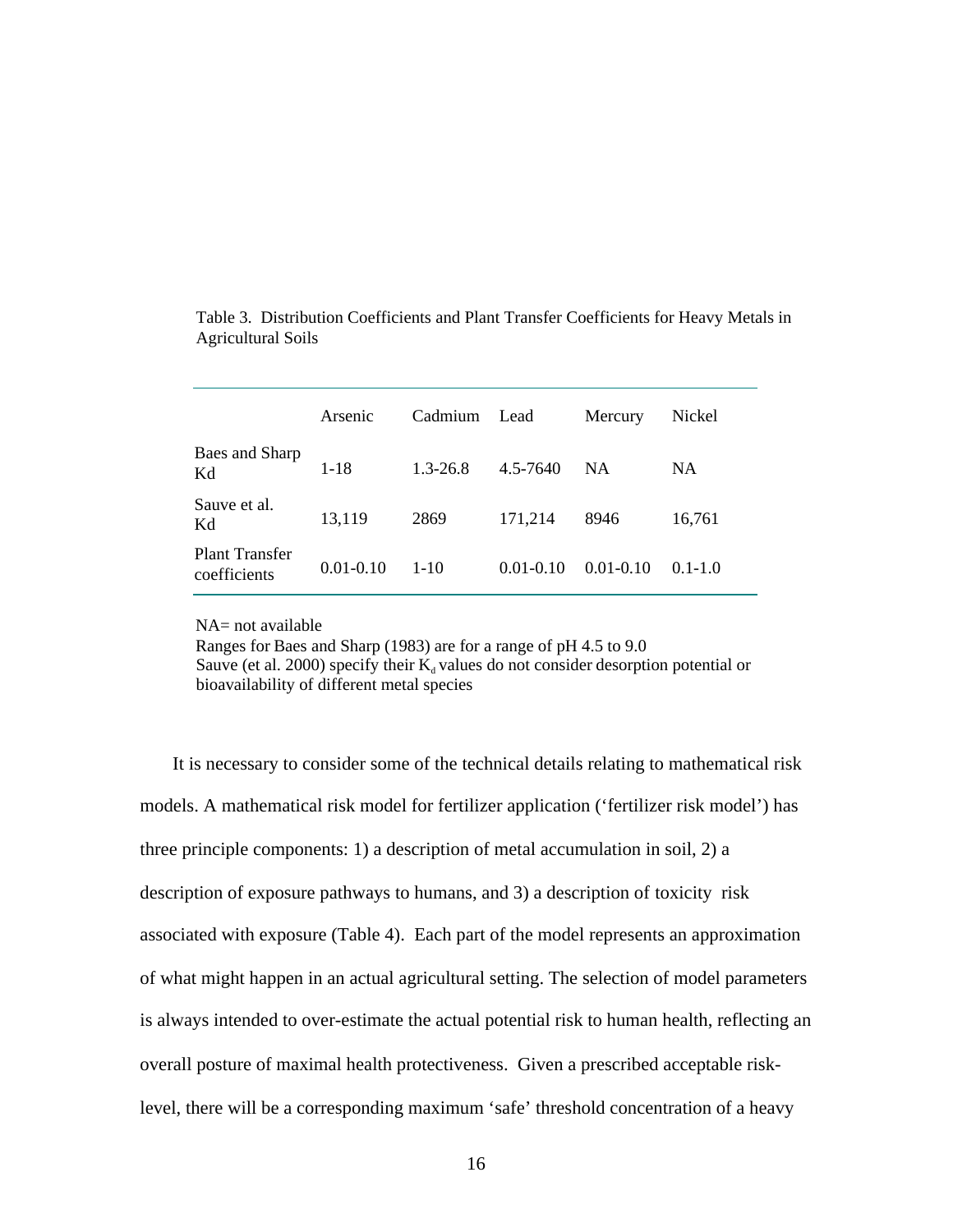metal in a fertilizer product. Concentrations higher than this threshold will result in risk levels higher than those deemed to be acceptable. This threshold concentration is the RBC. A fertilizer risk model can be organized into a formula that generates an RBC in terms of other model parameters including the acceptable risk level. For convenience fertilizer risk models can also be standardized in terms of a fixed percentage of active ingredient. For example, for much of this report we focus on phosphate based fertilizers. Standardized RBCs have been developed for phosphate fertilizers products assuming these products contain 1% phosphate. An RBC for an actual product that contains some other percentage of phosphate can be converted to reflect the actual percentage of phosphate in the product by multiplying the standardized RBC by the actual proportion. Table 4. Schematic of information collection in a risk assessment.

- metal concentration in product
- application rate
- metal level in soil after 50-100 years

**1. Metal Accumulation 2. Exposures Pathways to Humans**

 - metal uptake in plants - food and soil ingestion rates

**3. Toxicity Risk**

- established acceptable metal level in diet

 It is helpful to summarize recent efforts to develop fertilizer models to generate RBCs. The California Department of Food and Agriculture (CDFA), contracted with Foster Wheeler Consultants for a human health risk assessment that included an RBC model equation (Foster Wheeler, 1998). A probabilistic method called Monte Carlo simulation was applied which takes into account the underlying variability in the model parameters. In a Monte Carlo simulation, an RBC is calculated many times. Each time an RBC is calculated, the parameter values are chosen randomly from their respective distributions. Overall then, extreme values for a particular parameter occur much less frequently than values close to the mode. If an RBC is calculated 10,000 times for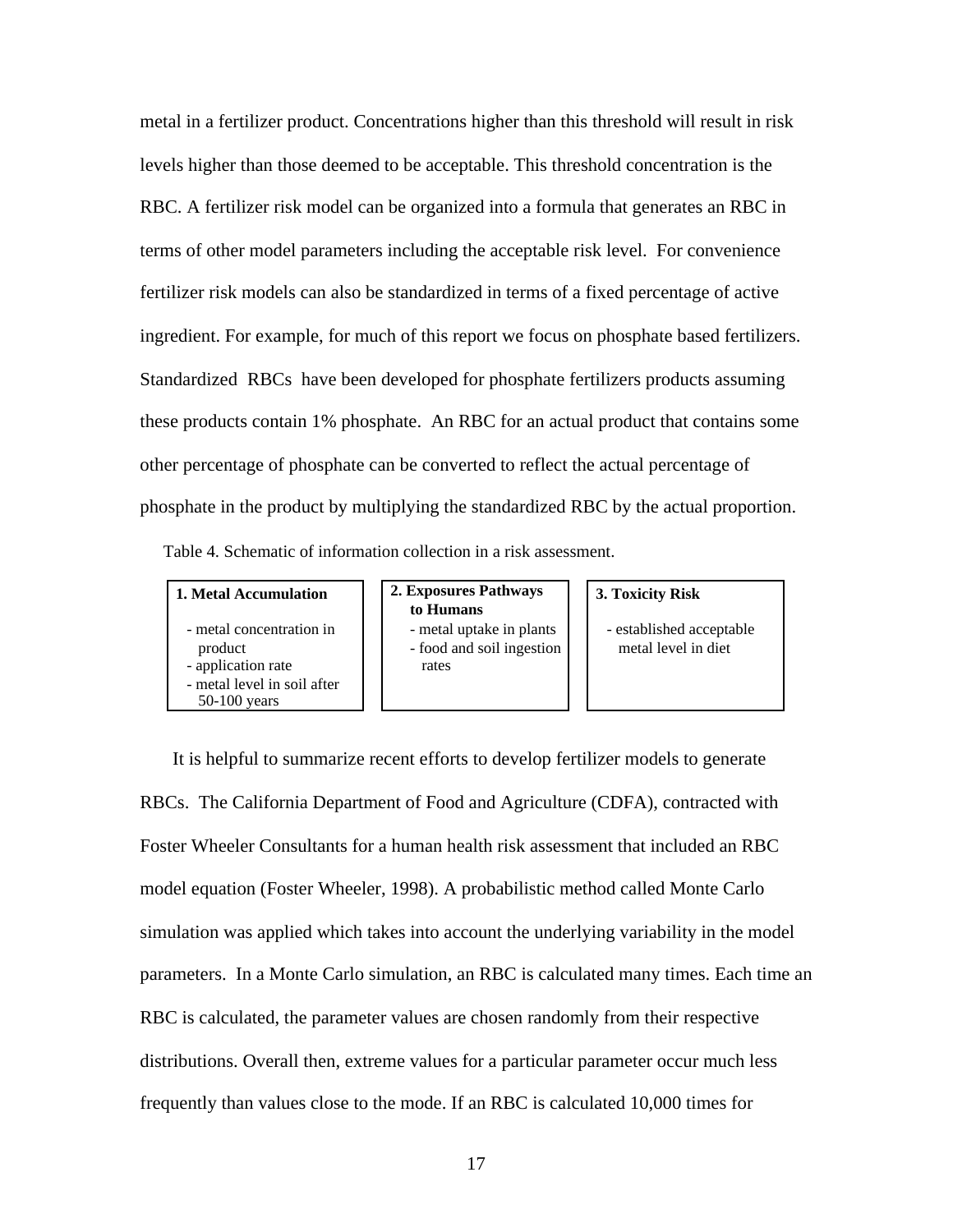example, a listing of all of these 10,000 values forms a frequency distribution. For an RBC value such that 9,000 are above this value and the remaining 1,000 are below this value, then this RBC value should be health protective in approximately 90 percent of cases where fertilizers are being applied. This value defines the  $90<sup>th</sup>$  percentile for the RBC frequency distribution. Other percentiles can be determined in a similar fashion. Using the resulting inferred distribution for the RBCs, CDFA set RBC values for three metals corresponding to the  $90<sup>th</sup>$  percentile for each metal.

 In 2000 The Fertilizer Institute (TFI) contracted with the Weinberg Group to developed RBCs for twelve metals . The RBC model equation was essentially the same as that used by CDFA, but, instead of a probabilistic approach, TFI used a deterministic approach, using 'high-end' point estimates for the model parameters. The point estimates used were upper 95% confidence limits for the means of the model parameters. The idea was to ensure that the resulting RBCs would be health protective in many cases where the model parameters are higher than average. The two methods (probabilistic and deterministic) yielded RBC values similar to one another for the three metals examined in the CDFA report.

 In 2001, TFI and CDFA consultants collaborated and refined the RBCs for twelve metals. For this effort the important  $K_d$  and plant uptake factor (PUF) data were revised. RBC values were very sensitive to changes in  $K_d$  (Fig. 2) and PUF (Fig. 3) values. For this new effort they used recent data from the U.S. Environmental Protection Agency (USEPA 1999), thought to be more broadly representative of agricultural settings than those drawn from the previous data set. The  $K_d$  and PUF values were negatively correlated. That is, high  $K_d$  values tend to be associated with low PUF values and vice-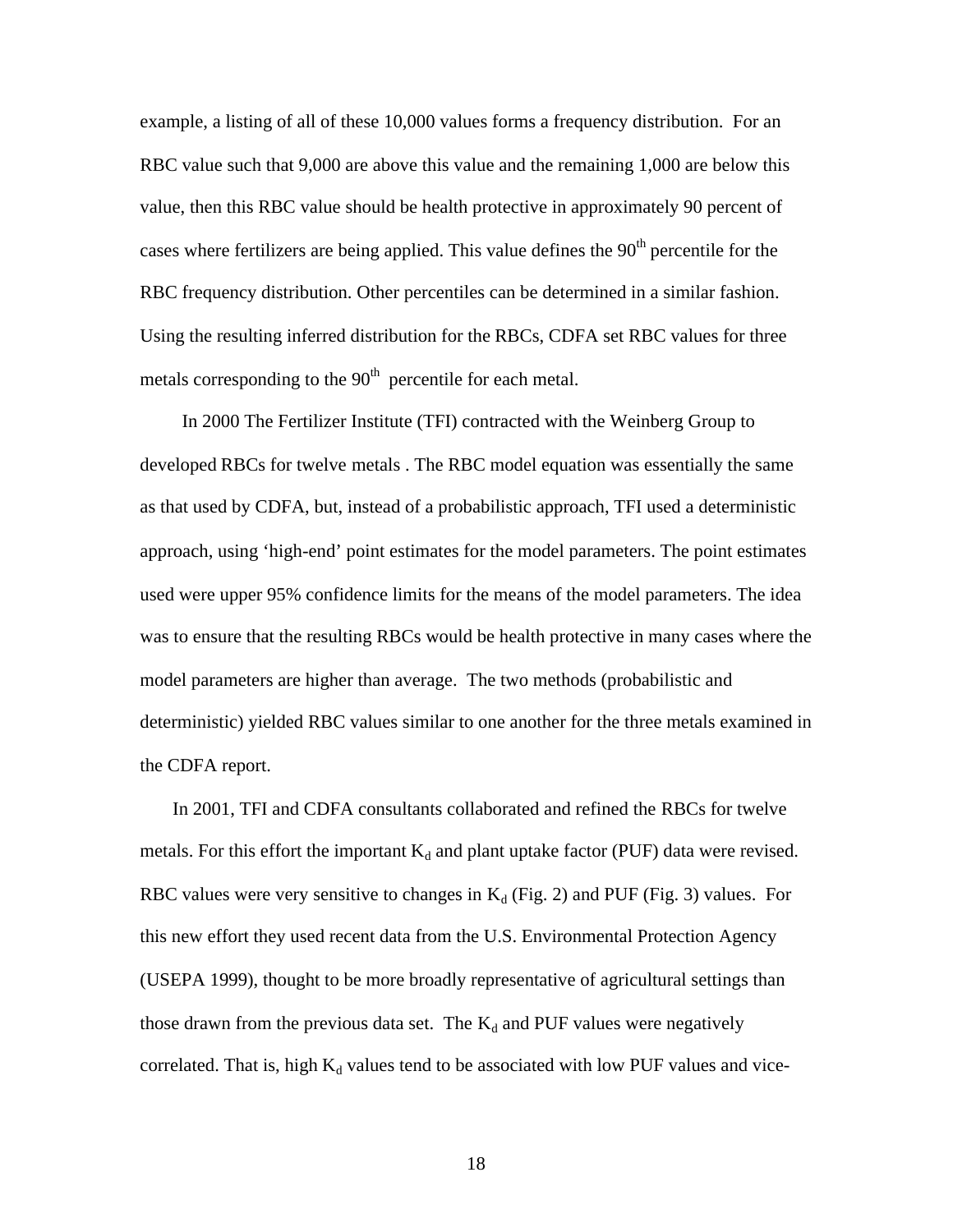versa. RBCs were generated using the probabilistic Monte Carlo simulation process described above. The negative correlation between  $K_d$  and PUF values was considered in that they were treated as pairs (as opposed to being randomly selected individually and independently) during the Monte Carlo simulation process.

 RBC values derived from the original data and revised paired data can be determined for any specified percentile. The Weinberg Group (2001) compared RBCs calculated using the Foster Wheeler (1998) and USEPA (1999) data. The Foster Wheeler (1998) data defined upper bound conditions and the USEPA (1999) data defined lower bound conditions for the relationship between RBC and risk percentile. They suggested the mid-point between the upper and lower bound conditions as a basis for setting standards.

 A number of simulations were performed with point estimates for risk assessment model parameters. As discussed at the beginning of this section, fertilizer risk models are highly sensitive to  $K_d$  (Fig. 2) and plant uptake factor PUF values (Fig. 3). In both cases the values not being varied are fixed at 'high end' point estimates. There is a high degree of variability in the  $K_d$  and PUF data, and hence a large degree of uncertainty about what is actually happening in 'real life' agricultural settings.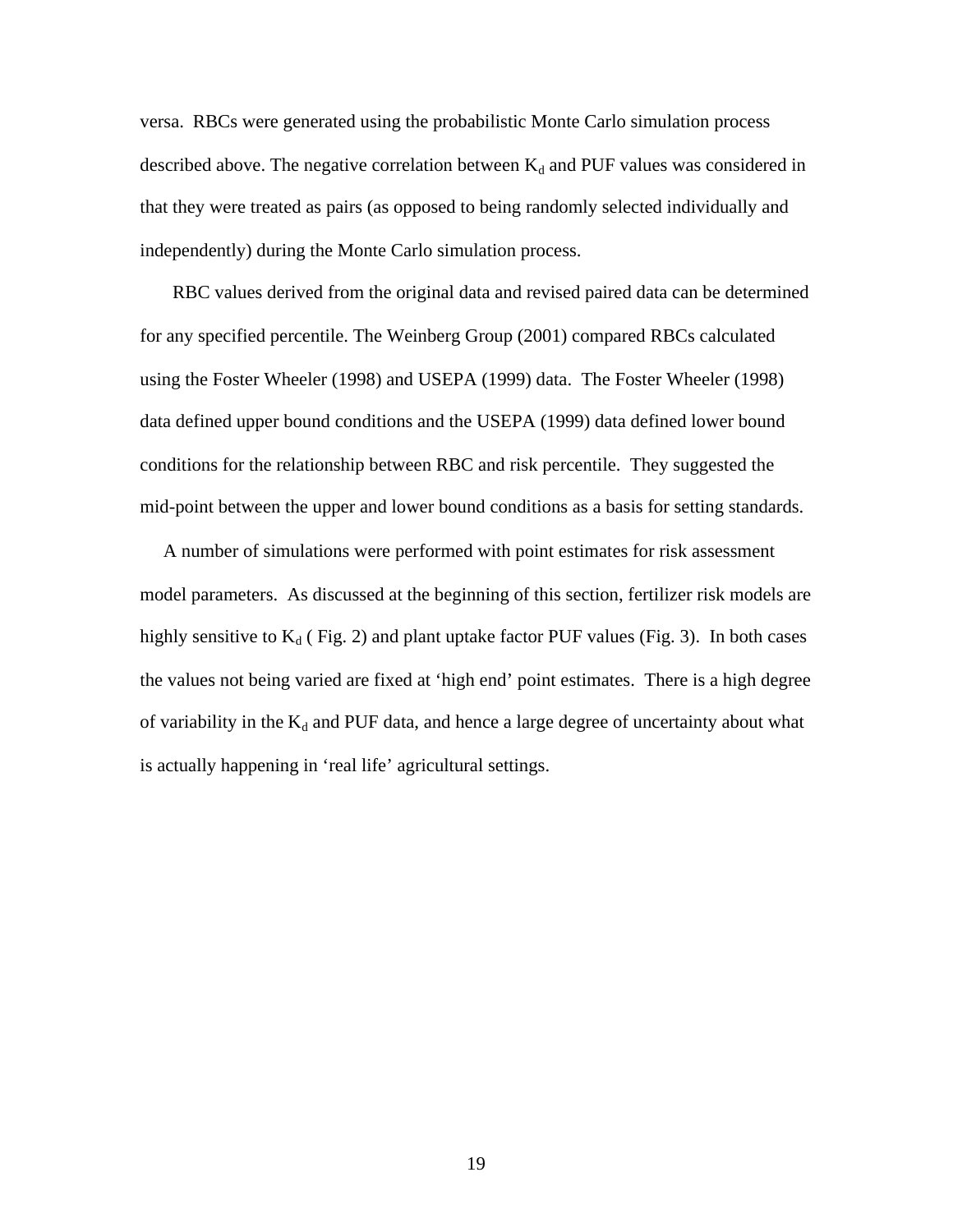

**Figure 3.** Profound effect of PUF on the RBC for cadmium in the low range of estimated PUF values. Note asymptotic behavior as PUF exceeds 3.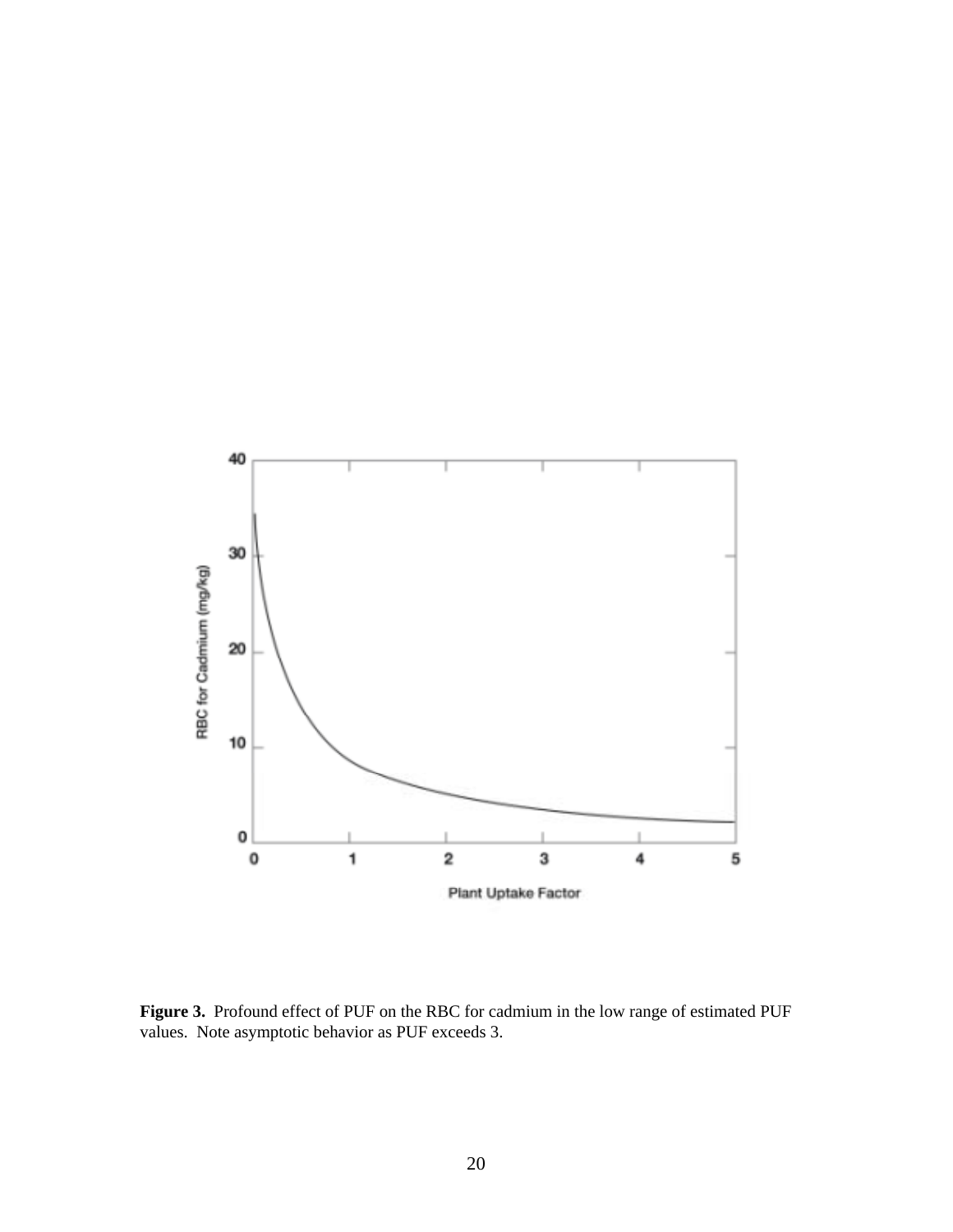Under current modeling assumptions leaching is the principle dissipation mechanism for metals in soils and the degree of leaching is controlled by the  $K_d$  parameter. The metal loss parameter  $K_s$ , appearing in the exponent in fertilizer risk models is a function of the  $K_d$  parameter. Thus the  $K_d$  parameter is a critical component of the part of the model that describes metal accumulation in the soil. Given a fixed application rate and soil density, Figure 4 demonstrates the concentration of cadmium in soil versus time for a  $K_d$  value of 50 and a  $K_d$  value of 6.7. There is a dramatic effect of  $K_d$  on metal concentration in soils.

 In Appendix 1 the metal accumulation part of the model is developed from basic principles and assumptions. This development confirms that the  $K_s$  value is the loss constant associated with first order exponential dissipation. In this case there is an elementary mathematical relationship between  $K_s$  and the half-life,  $T_{half}$ , of a metal in the root zone of the soil. Namely,  $T_{half} * K_s = -\ln(0.5)$ . The relationship between half-life and RBC (Fig. 5) approximates that for  $K_d$  and RBC (Fig. 2). In effect then,  $K_d$  values model the half-life of a metal in the root-zone. Under present modeling assumptions, there is linear relationship between  $K_d$  and half-life (Fig. 6). If the extremely large ranges of  $K_d$  values are assumed to be correct, and the model is assumed to be accurate, this implies that half-lives of metals in agricultural settings can vary dramatically, by several orders of magnitude also. Unfortunately there is not adequate data on half-life of metals in soils in verify or refute this implication.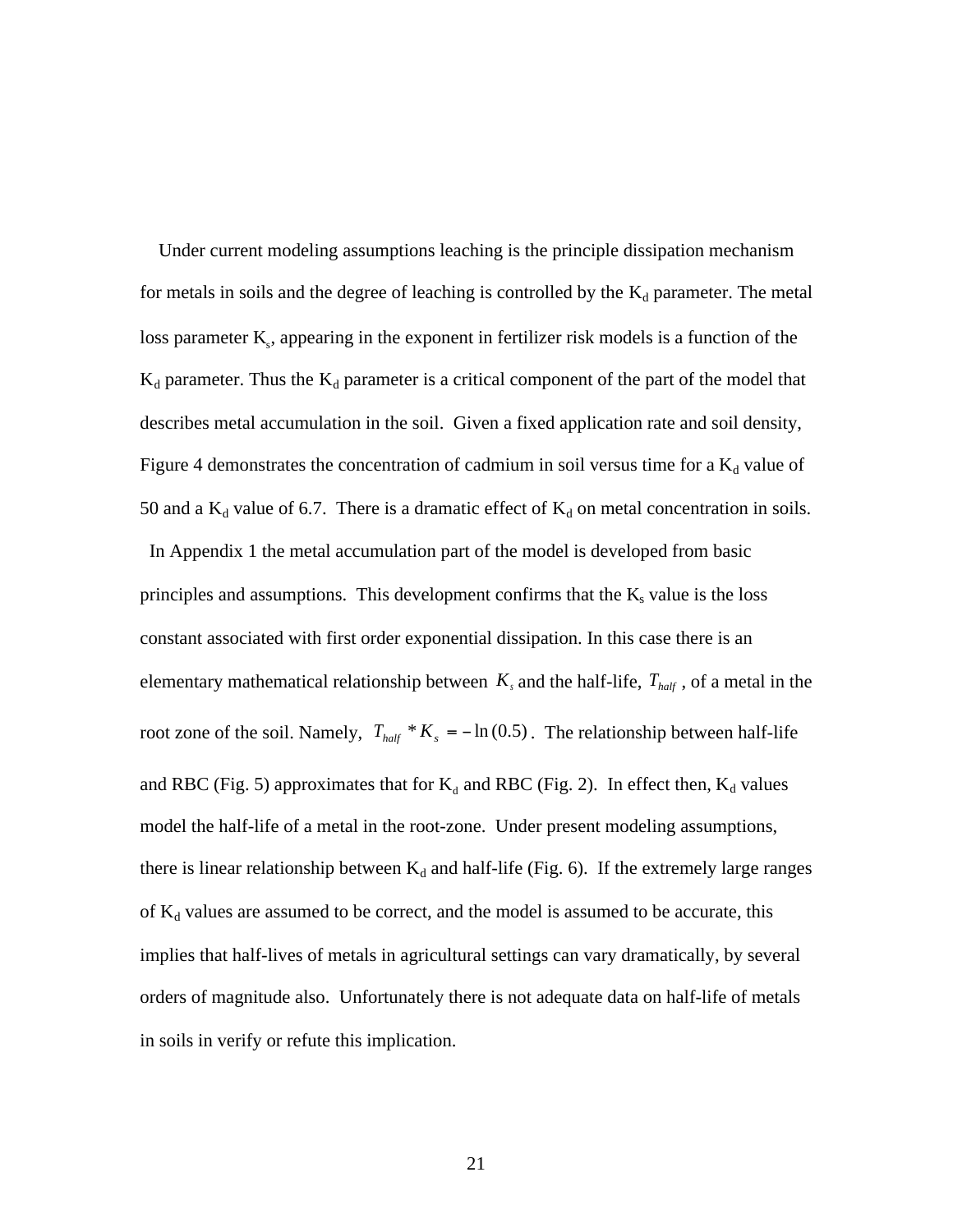

**Figure 4.** The estimated  $K_d$  for cadmium strongly influences model simulation of accumulation of the metal in soil over time. This assumes application of 75 grams per  $m<sup>2</sup>$ of a 20% phosphate product containing 210 mg/kg cadmium once a year.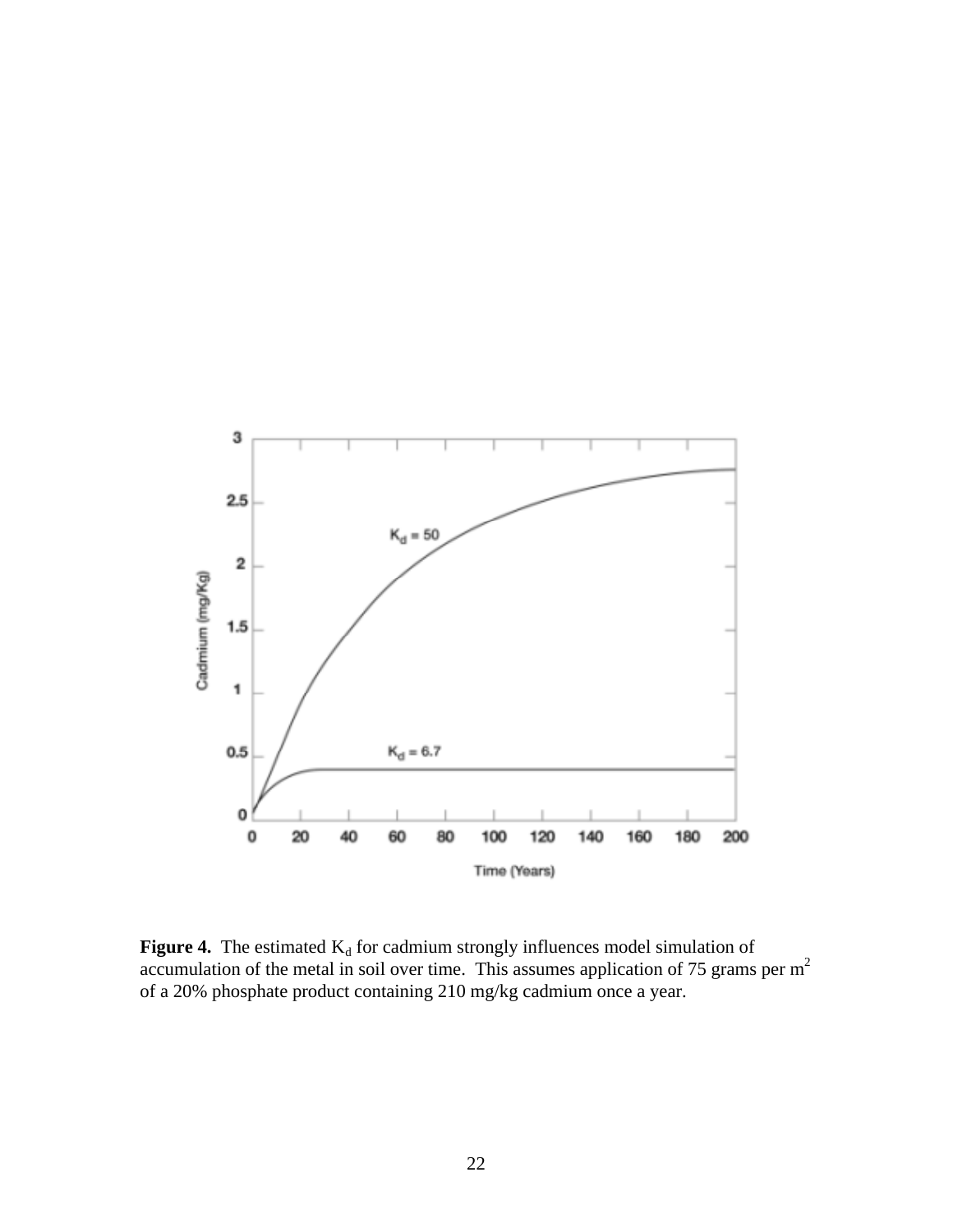

**Figure 5.** Demonstration that the relationship between half-life for cadmium in soil and RBC is essentially identical to the  $K_d/RBC$  relationship.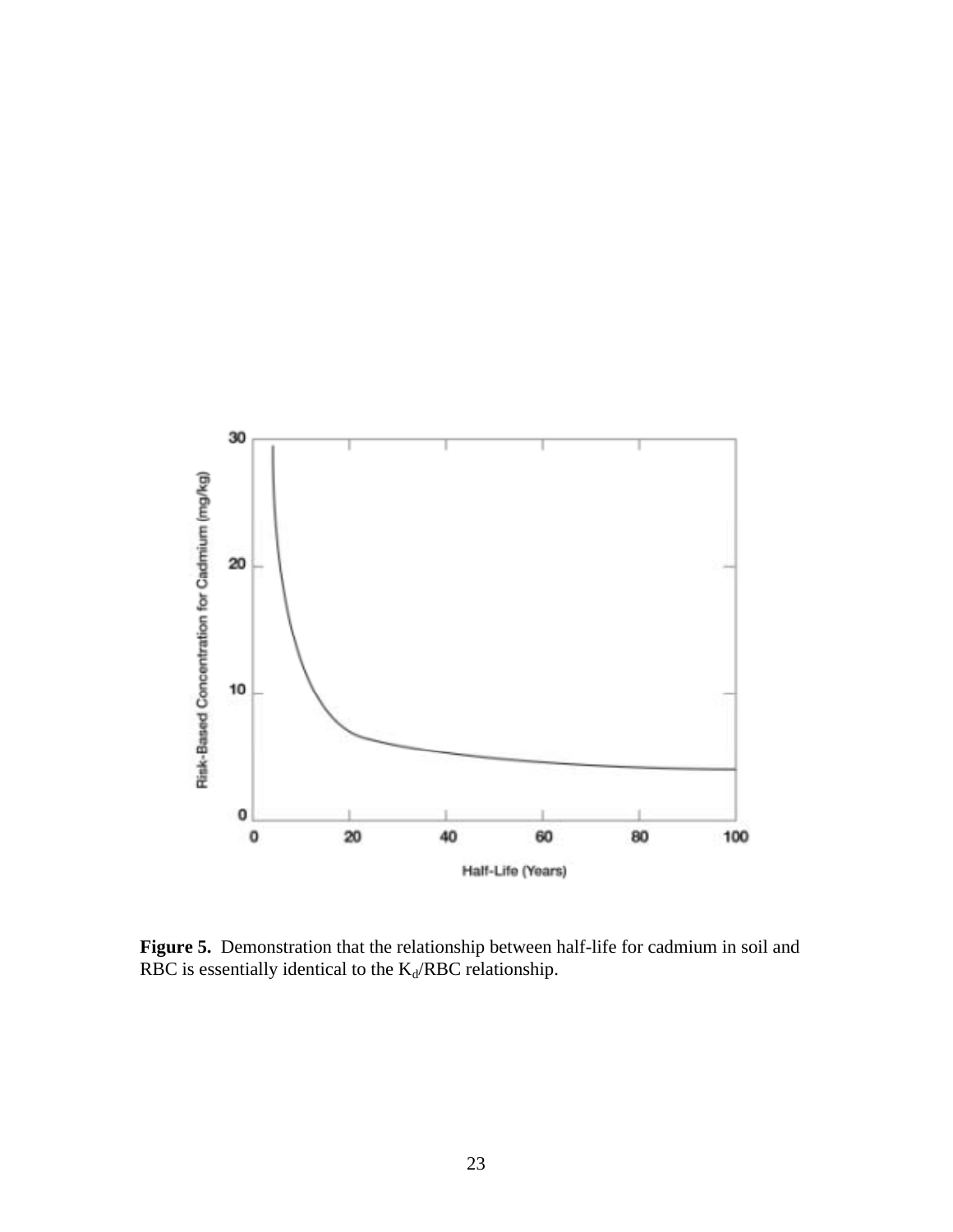

**Figure 6.** There is a linear relationship between the half-life and  $K_d$  for cadmium in soil.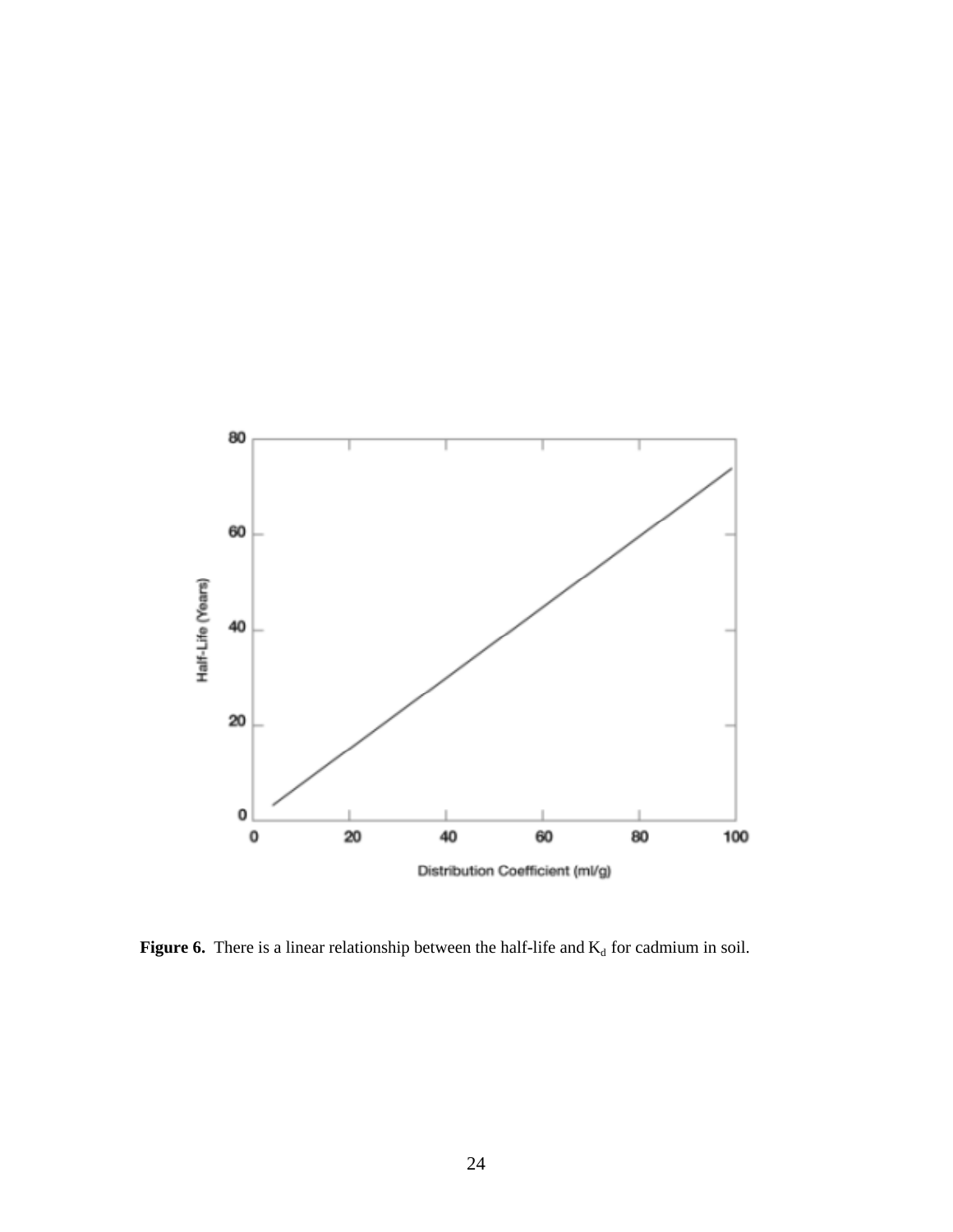The human health risk assessment available for metals in fertilizers yield RBCs that do not allow more than one-in-one hundred thousand  $(10<sup>5</sup>)$  excess risk for exposures to arsenic, cadmium, lead, mercury, and nickel in soils. Of these metals, arsenic is unique in that it presents cancer risk for exposure pathways relevant to soil. The excess risk allowable for carcinogens is typically one-in-one million  $(10<sup>6</sup>)$ . Adjustment of the risk assessment for arsenic to the  $10^6$  excess risk level reduces the RBC by a factor of 10. The Weinberg (2001) work proposes a RBC for arsenic at  $10<sup>5</sup>$  excess risk and allows 260 mg/kg arsenic in a 20% phosphate product. Application of the  $10<sup>6</sup>$  excess risk factor reduces this to 26 mg/kg arsenic for the 20% phosphate product. Soils in Oregon contain a significant amount (background) of arsenic without fertilizer addition (Table 1). The interaction of background arsenic concentration with addition of arsenic from fertilizer, or any other source, determines soil accumulation over time (Fig. 7). Annual arsenic additions to a background soil arsenic concentration near the average for Oregon (Fig.7, upper curve) or well below the average (Fig. 7, lower curve) yield similar steady state concentrations after 200 years. The contribution from fertilizer application is an important determinant of this concentration. However, the background concentration determines the long-term trend for reducing or increasing soil arsenic concentration. This assumes exponential decay for arsenic (consistent with other modeling herein) and does not consider inputs from other sources.

### Conclusions and Recommendations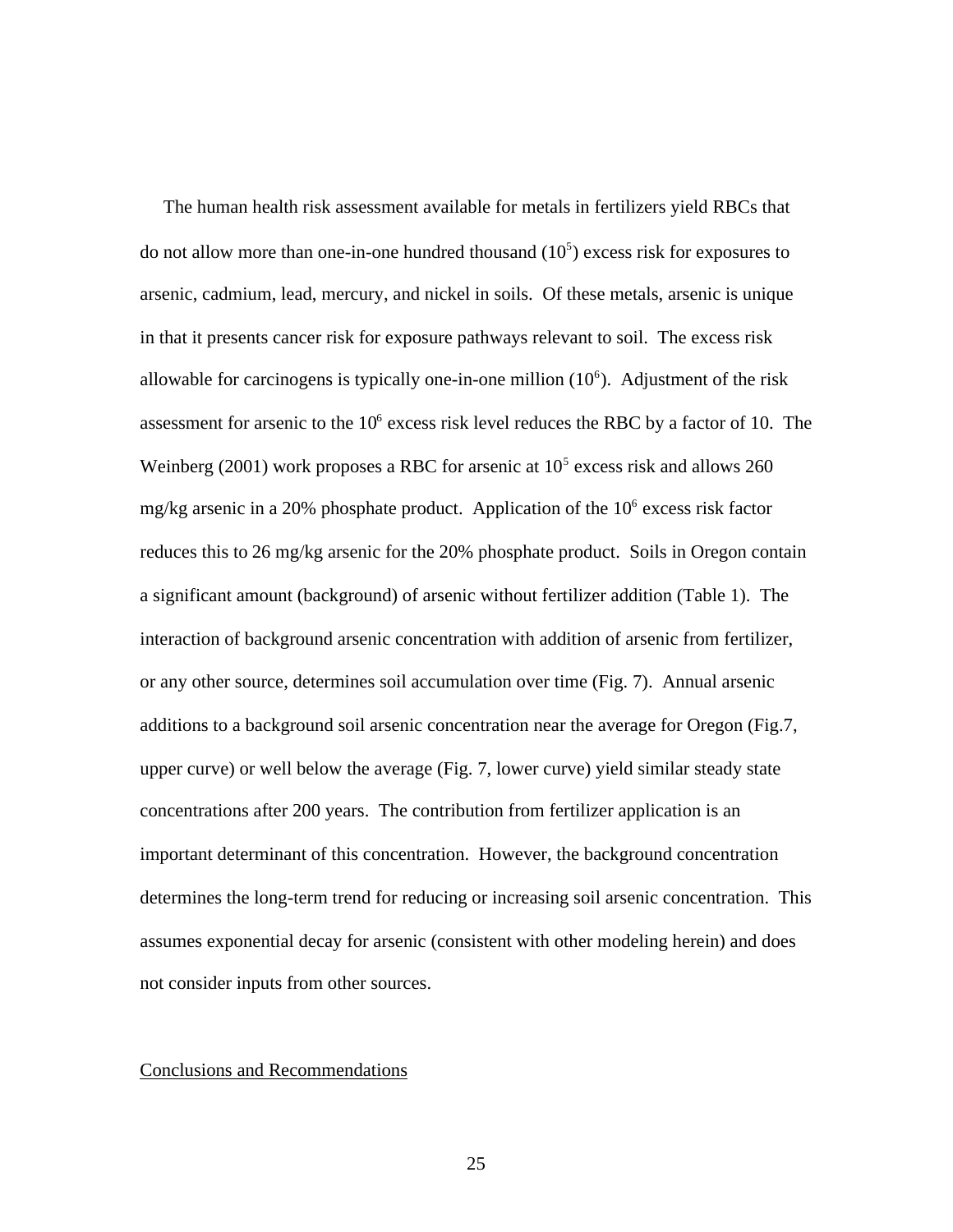Wide variability in estimates in  $K_d$  for arsenic, cadmium, and lead introduce much uncertainty into human health risk assessments. This raises two questions: Is this degree



**Figure 7.** Simulation of arsenic accumulation in soil over time after application of 75 grams of 20% phosphate product containing 260 mg/kg arsenic once a year. The simulations assume a  $K_d$ of 50 for arsenic. The upper curve assumes an initial (background) soil arsenic concentration of 7 mg/kg. The lower curve assumes an initial (background) soil arsenic concentration 1.5 mg/kg. Note that the curves converge on the same asymptote.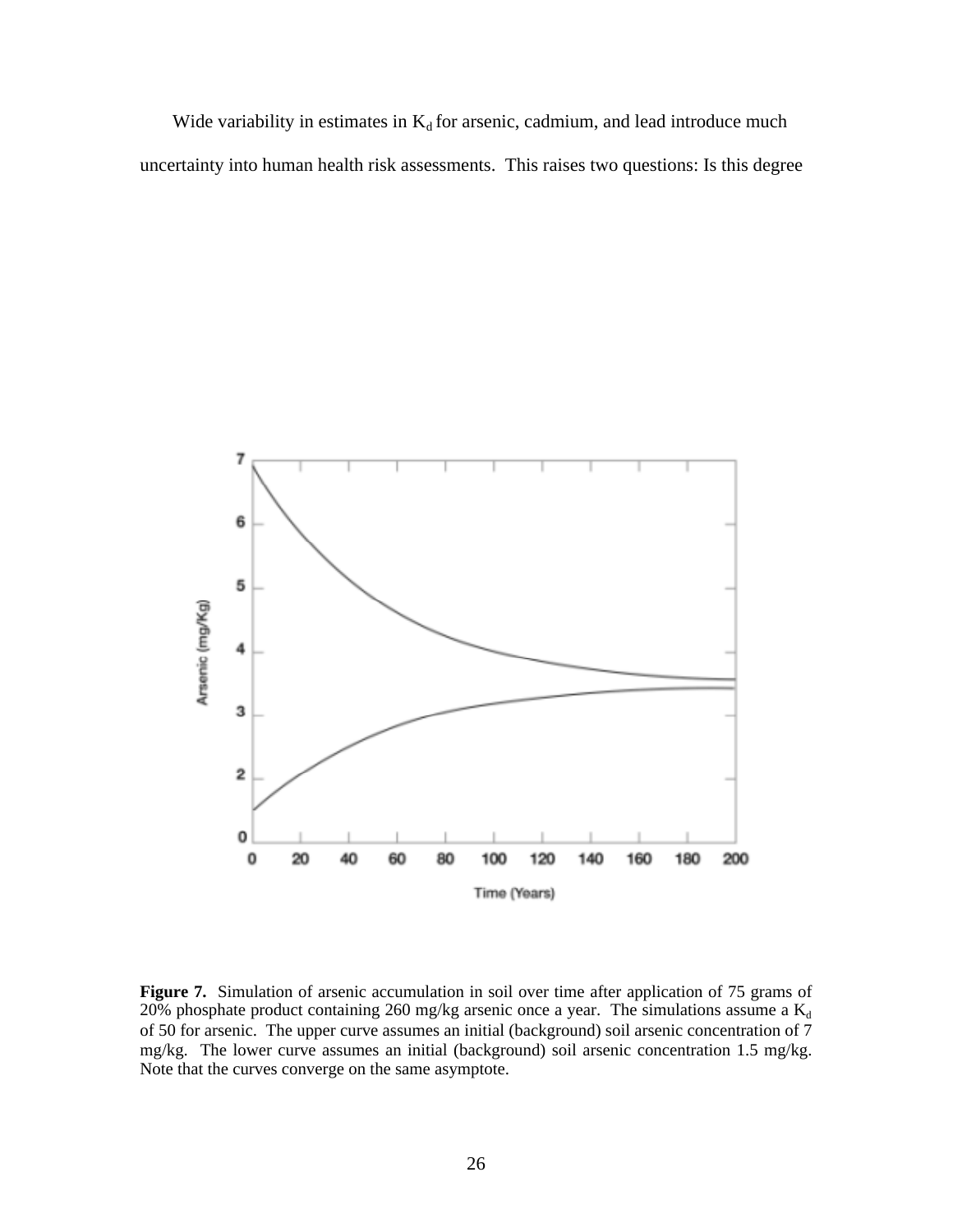of uncertainty "real" in that it reflects variability in soil chemistry that determines sorption/desorption kinetics? Is this degree of uncertainty an artifact and problematic due to limitations in estimation of  $K_d$  with a variety of different methods? We recommend implementation of a monitoring program for metals in agricultural soil, surface waters, and harvested crops. The heavy metal analyses of soil over a five year period can provide estimates of half-lives that can directly address problems inherent to use of  $K_d$ . Analyses of surface waters directly determines compliance with water quality standards. Measurements in crops assess validity of plant uptake factors, an important component of the human health risk assessments.

 While Oregon Department of Agriculture can generate new data for assuring protection of human health and natural resources other valuable information is under development. Dr. Andrew Chang of University of California at Riverside is conducting a major study of mass balance of heavy metals in agricultural soils. No data is currently available. However, initial results will be available within a year. These field-based studies will provide valuable estimates of accumulation and loss pathways for heavy metals in high intensity agricultural systems, and very low management natural lands and forage systems. This design of these studies is consistent with the half-life work proposed above, and should be considered in conjunction with work done in Oregon.

 The Oregon Department of Agriculture is responsible for setting standards for arsenic, cadmium, lead, mercury, and nickel in fertilizers and related products in 2002.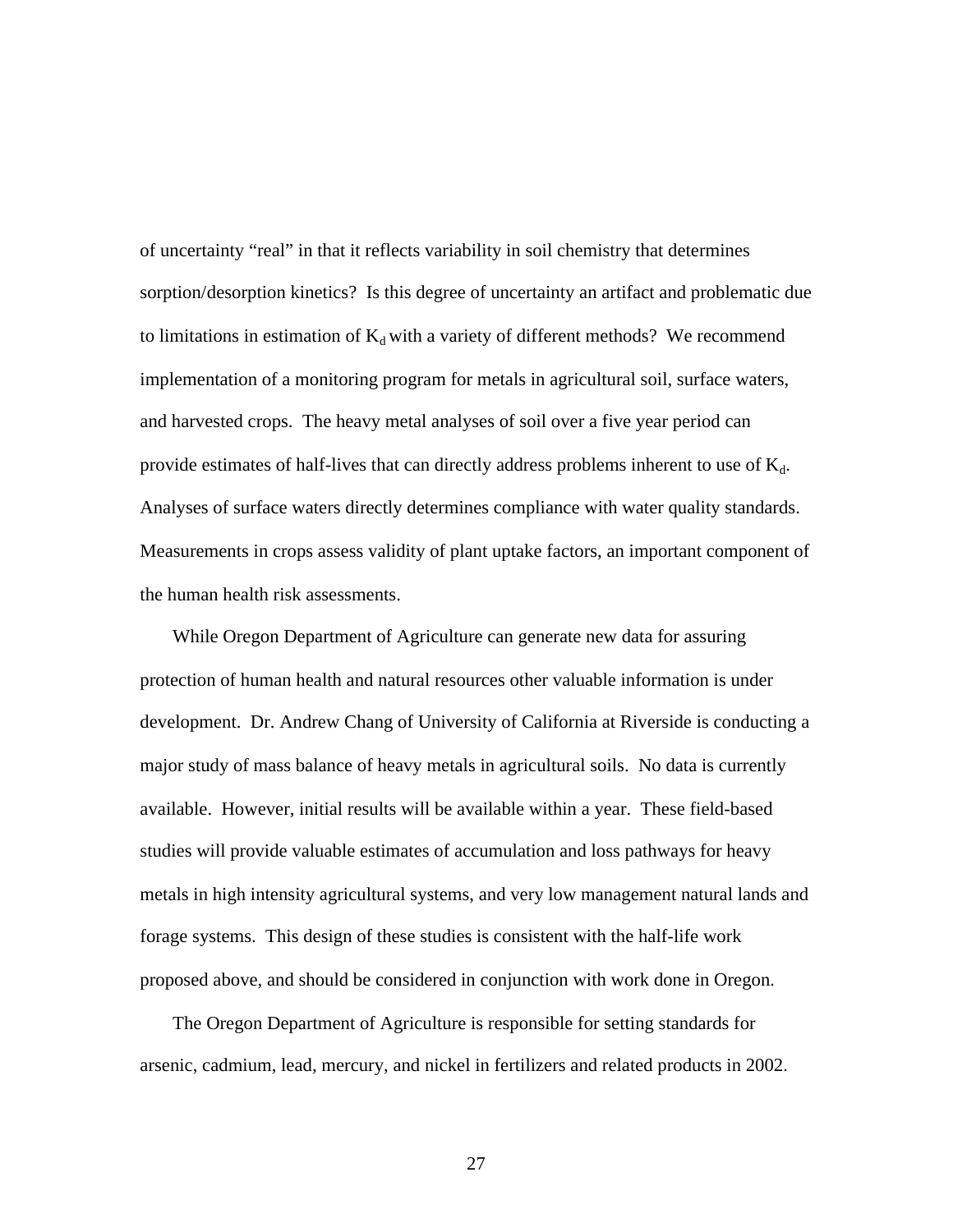Decision making is necessary before data from the two recommendations above are available. There is an important line of evidence that provides guidance for development of standards using the risk assessments currently available. First, the heavy metal concentrations in our food supply is not increasing. Human dietary intake of arsenic, cadmium, and lead is on a declining trajectory for 1976-1991 (Johnson et al., 1984a,b: Podebarac et al., 1984a,b: Gundersun, 1995). For example, the estimate for daily adult intake of arsenic for 1977 is 75  $\mu$ g/day and that for 1986-1991 is 25  $\mu$ g/day. In the case of cadmium, the 1977 estimate is about 36 µg/day and the estimate for 1986- 1991 is about 13  $\mu$ g/day. This does not support the contention that increasing soil and crop heavy metal concentrations present immediate human health risk that requires strict regulatory action. While an immediate problem is not evident, reliable estimates of heavy metal input and output fluxes are necessary to accurately estimate sustainability of agricultural soil quality after repeated fertilizer applications. Recent results for Swiss agricultural soils identify sources and losses that contribute to regional net fluxes for cadmium and zinc (Keller et al., 2002). In the Sundgau region of Switzerland about 18% of total cadmium input is from commercial fertilizers, while 67% of input is atmospheric. The remaining inputs are from applications of manure and biosolids. The estimate of total annual output (in crops plus leaching) is 58% of total input. This is more output than risk assessment using high range  $K_d$  estimates predict. It is unlikely that sources of heavy metals for Oregon soils closely approximate those of the Sundgau region. Nonethe-less, the results of this work reinforce the value of actual field data in understanding heavy metal accumulation in agricultural soils. Until such information is available, it is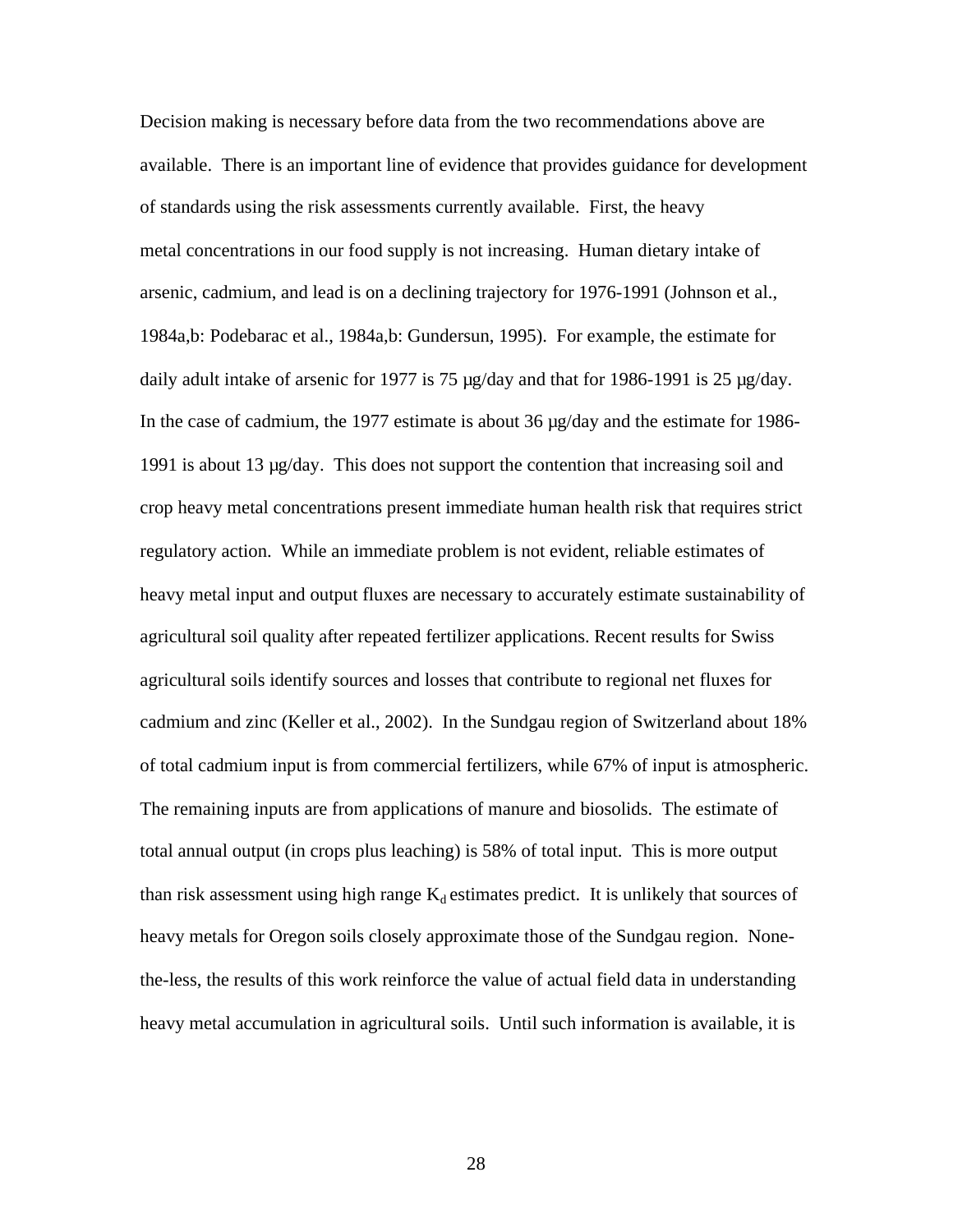reasonable to adopt standards that are a comprise between RBCs generated with high and low  $K_d$  estimates.

### References

- Alloway, B.J. 1995a. Soil processes and the behavior of heavy metals. In, Heavy Metals in Soils, Second Edition (B.J. Alloway, ed.) Blackie, New York. Pages 11-37.
- Alloway, B.J. 1995b. Cadmium In, Heavy Metals in Soils, Second Edition (B.J. Alloway, ed.). Blackie, New York. Pages 122-151.
- Bates, C.F. and R.D. Sharp. 1983. A proposal for estimation of soil leaching and leaching constants for use in assessment models. J. Environ. Qual. 12: 17-28.
- Boerngen, J. and J. Shackette. 1981. Chemical analyses of soils and other surficial materials of the conterminous United States. United States Geological Survey Report 81-197.
- Culkins, D.R., R.L. Dixon, C.R. Gerber, et al. 1980. Identification, characterization, and control of potential human carcinogens: A framework for federal decisionmaking. J. Natl. Cancer Inst. 61: 169-175.
- Davies, B.E. 1995. Lead In, Heavy Metals in Soils, Second Edition (B.J. Alloway, ed.). Blackie, New York. Pages 206-223.
- Faustman, E.M. and G.S. Omenn. 2001. Risk Assessment In, Casrett and Doull's Toxicology: The basic science of poisons, Sixth Edition (C.D. Klaasen, ed.). McGraw-Hill, New York. Pages 83-104.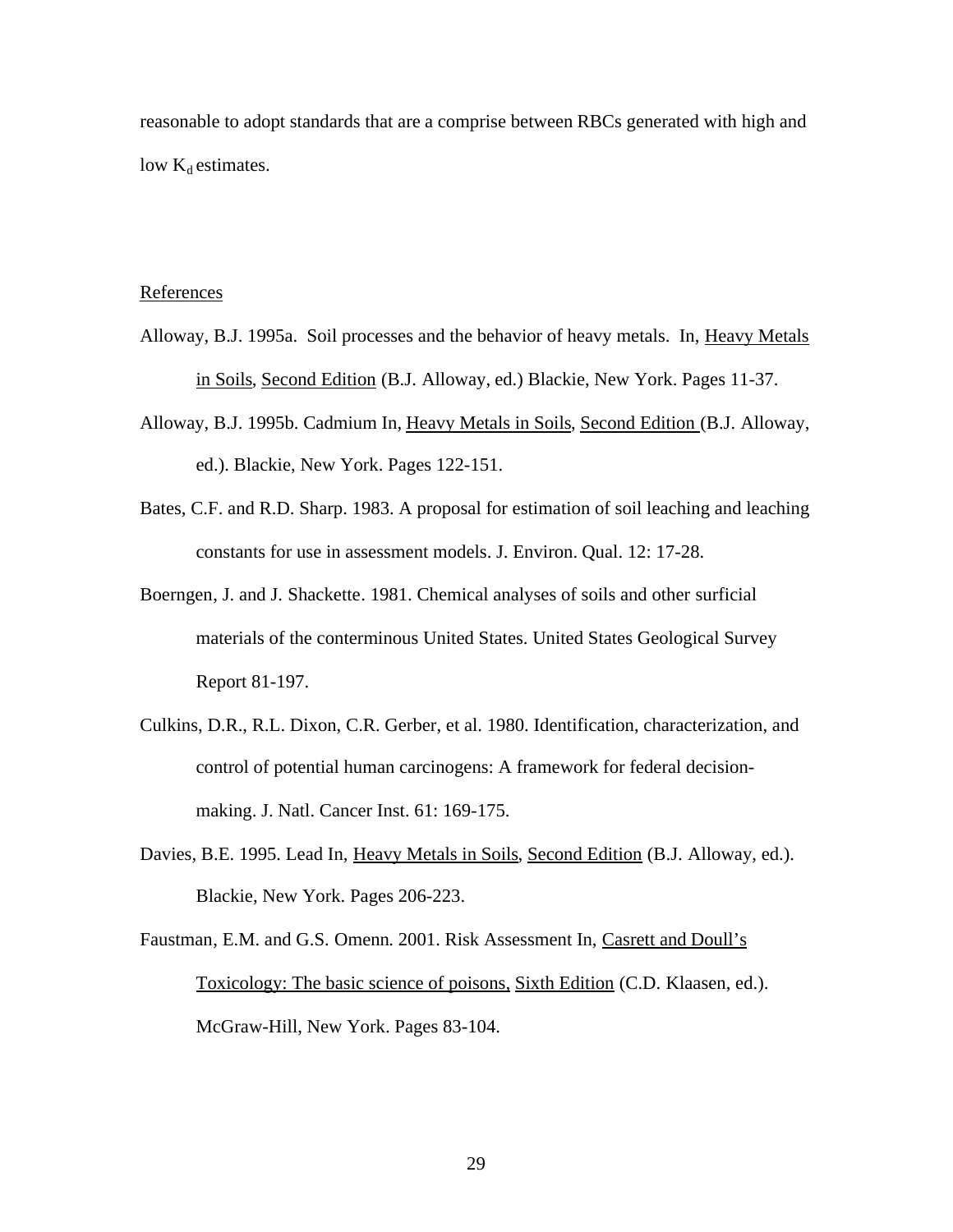- Ford, R.G., A.C. Scheinost, and D.L. Sparks. 2000. Frontiers in metal sorption/precipitation mechanisms on soil mineral surfaces. Adv. Agronomy 74: 41-62.
- Foster Wheeler Environmental Corporation. 1998. Development of risk-based concentrations for arsenic, cadmium, and lead in inorganic commercial fertilizers. Sacramento, CA.
- Goyer, R.A. and T.W. Clarkson. 2001. Toxic effects of metals. In, Casarett and Doullis Toxicology: The Basic Science of Poisons, Sixth Edition (C.D. Klaassen, ed.) Mc-Graw-Hill, New York. Pages 811-867.
- Gunderson, E.L. 1995. FDA total diet study, July 1986-April 1991, dietary intake of pesticides, selected elements, and other chemicals. J. Assoc. Offic. Anal.Chem. Int'l. 78: 1353-1363.
- Holmgren, G., M. Meyer, R. Chaney, and R. Daniels. 1993. Cadmium, lead, zinc, copper, and nickel in agricultural soils of the United States of America. J. Environ. Qual. 22: 335-0348.
- Johnson, R.D., D.D. Manske, D.H. New, and D.S. Podrebarac. 1984a. Pesticide, heavy metal, and other chemical residues in infant and toddler total diet samples. (iii). August 1976-September 1977. J. Assoc. Off. Anal. Chem. 67: 145-154.
- Johnson, R.D., D.D. Manske, D.H. New, and D.S. Podrebarac. 1984b. Pesticide, heavy metal, and other chemical residues in adult total diet samples. (XIII). August 1976-September 1977. J. Assoc. Off. Anal. Chem. 67: 154-166..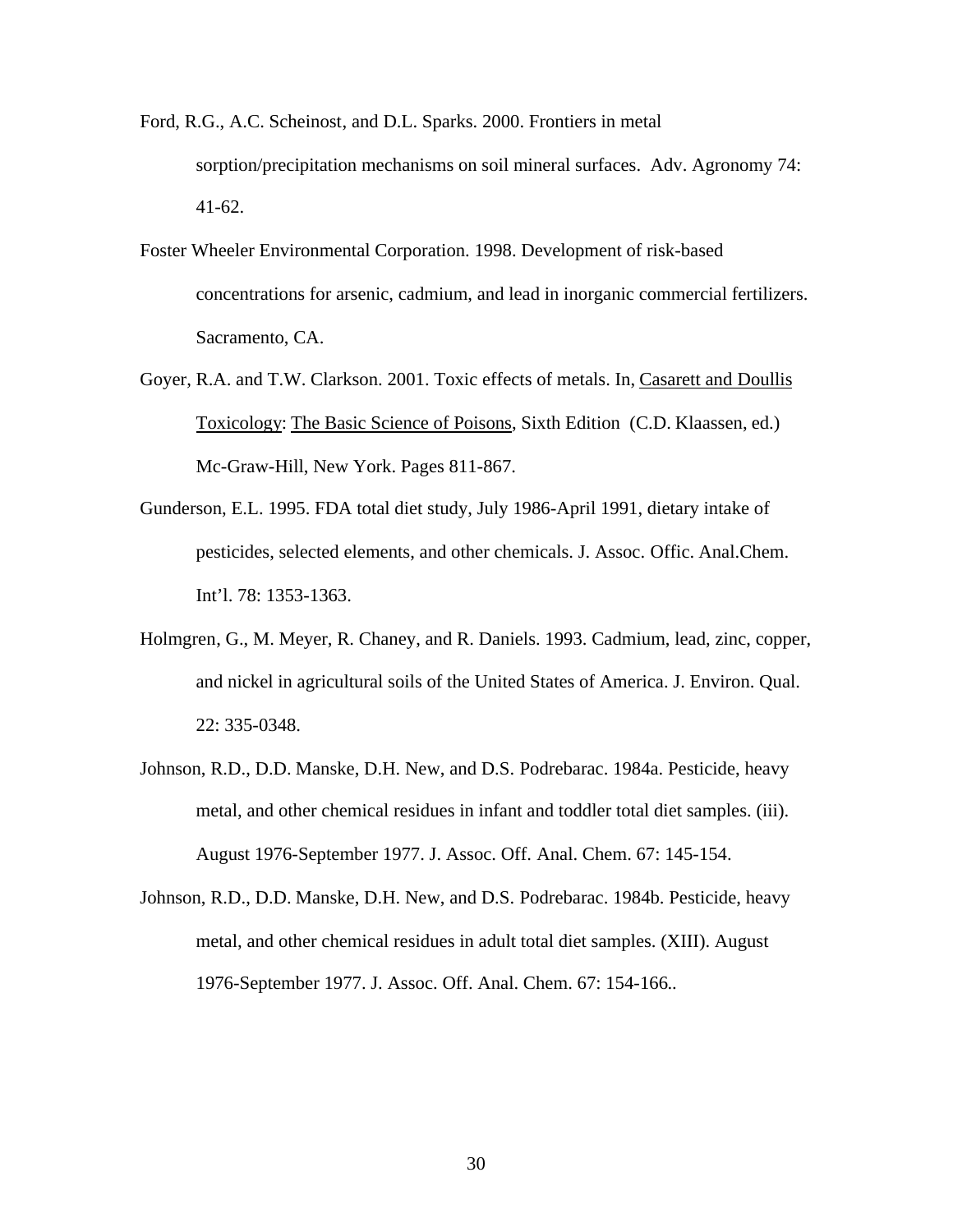- Keller, A., K.C. Abbaspour, and R. Schulin. 2002. Assessment of uncertainty and risk in modeling regional heavy-metal accumulation in agricultural soils. J. Environ. Qual. 31: 175-187.
- McGrath, S.P. 1995. Chromium and nickel. In, Heavy Metals in Soils, Second Edition (B.J. Alloway, ed.). Blackie, New York. Pages 152-178.
- NRC. 1983. Risk assessment in the federal government: Managing the process. National Academy Press, Washington, DC.
- O'Neill, P. 1995. Arsenic. In, Heavy Metals in Soils, Second Edition (B.J. Alloway, ed.). Blackie, New York. Pages 105-121.
- Podrebarac, D.S. 1984a. Pesticide, heavy metal, and other chemical residues in infant and toddler total diet samples (IV). October 1977-September 1998. J. Assoc. Off. anal. Chem. 67: 166-175.
- Podrebarac, D.S. 1984b. Pesticide, heavy metal, and other chemical residues in adult total diet samples (XIV). October 1977-September 1998. J. Assoc. Off. anal. Chem. 67: 176-185.
- Sauve, S., W. Hendershot, and H.E. Allen. 2000. Solid-solution partitioning of solution of metals in contaminated soils: dependence in pH, total metal burden, and organic matter. Environ. Sci. Technol. 34: 1125-1131.
- Strawn, D.G. and D.L. Sparks. 2000. Effects of soil organic matter on the kinetics and mechanisms of Pb (II) sorption and desorption in soil. Soil Sci. Soc. Am. J. 64: 144-156.
- Steinnes, E. 1995. Mercury. In, Heavy Metals in Soils, Second Edition (B.J. Alloway, ed.) Blackie, New York. Pages 245-259.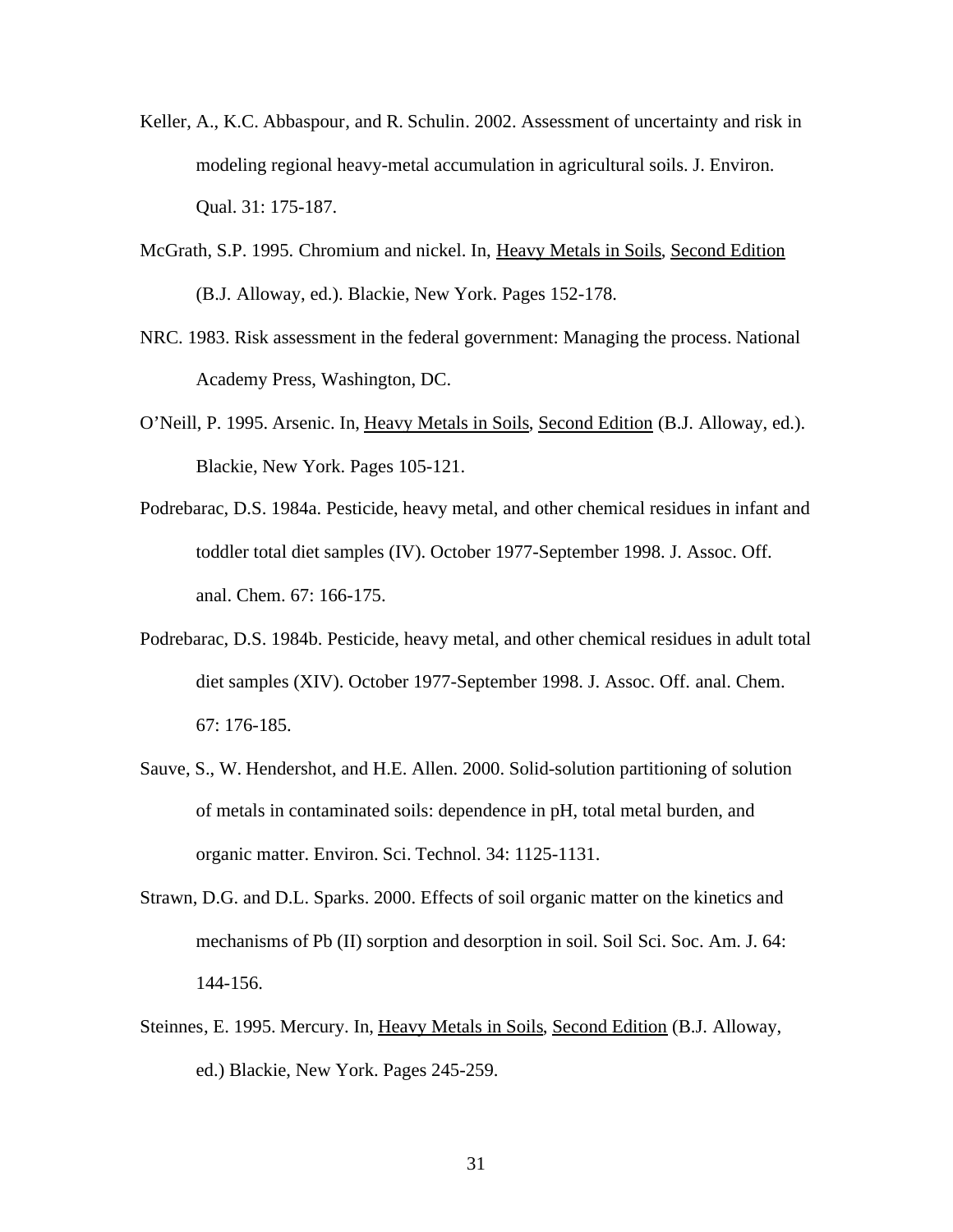- United States Environmental Protection Agency. 1986. Office of Water Regulations and Standards. EPA 440/5-86-001.
- United States Environmental Protection Agency. 1999. Estimating risk from contaminants contained in agricultural fertilizers. EPA 68-W-98-0085.
- Washington State Department of Agriculture. 2000. Rules relating to fertilizers, minerals and limes effective October 19, 2000. Olympia, WA.
- Weinberg Group Inc. 2000. Health risk evaluation of select metals in inorganic fertilizers post application. Washington, DC.
- Weinberg Group Inc. 2001. Scientific basis for risk-based acceptable concentrations of metals in fertilizers and their applicability as standards. Washington, DC.

APPENDIX 1

We derive an expression for the amount, *A* (weight), of some material accumulated on a parcel of land as a function of the annual application rate, *AR* (weight of the applied material per year), and the number of years,  $T$ , that the material has been applied. We assume that the material is deposited uniformly over this parcel of land with each application. Note that an expression for concentration could be obtained by simply dividing *A*by the weight of the affected soil. Suppose there are *n* equal sized applications per year, equally spaced throughout the year. If the material were applied monthly, for example, *n* would be equal to twelve. Then the amount material applied with each application is *n AR* , and, assuming a first order exponential loss with loss constant *<sup>k</sup>* , the amount of accumulated material immediately after the second application will be,

$$
A = \frac{AR}{n} * \exp\left(-\frac{k}{n}\right) + \frac{AR}{n} \quad . \tag{1}
$$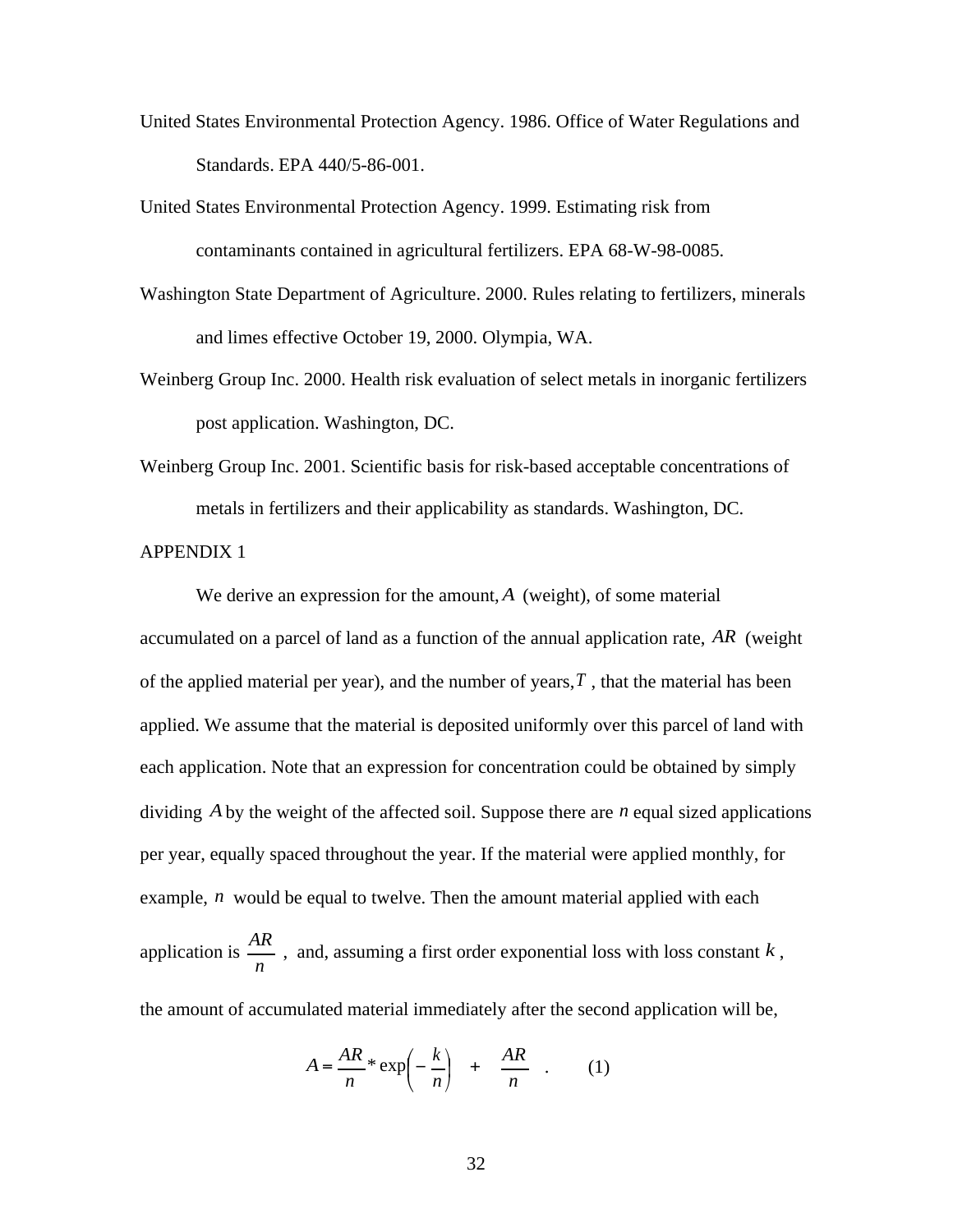Note that the first term on the right-hand side of (1) describes the amount of material that remains from the initial (first) application and the second term describes the amount of material just deposited by the second application.

In order to make the following development easier to follow, we define *n*  $B = \frac{AR}{A}$ , and

 $\cdot$ Į  $\left(-\frac{k}{k}\right)$  $a = \exp\left(-\frac{k}{n}\right)$ . The expression in (1) above can now be written more compactly as,

$$
A = a * B + B
$$

$$
= B^*(a+1) .
$$

Similarly, just after the third application the amount of accumulated material is,

$$
A = a * (a * B + B) + B
$$

$$
= B * (a2 + a + 1)
$$

This pattern continues for subsequent applications so that just after the  $(m + 1)^{th}$ 

application, the amount of accumulated material is,

$$
A = B * (am + am-1 + L + a + 1)
$$
 (2)

$$
= B * \left( \frac{a^{m+1} - 1}{a - 1} \right) .
$$

The last equality arises from fact that the right-hand side of (2) is a geometric series. After *T* years there will have been  $T * n$  applications, so letting  $m = T * n$  in the above